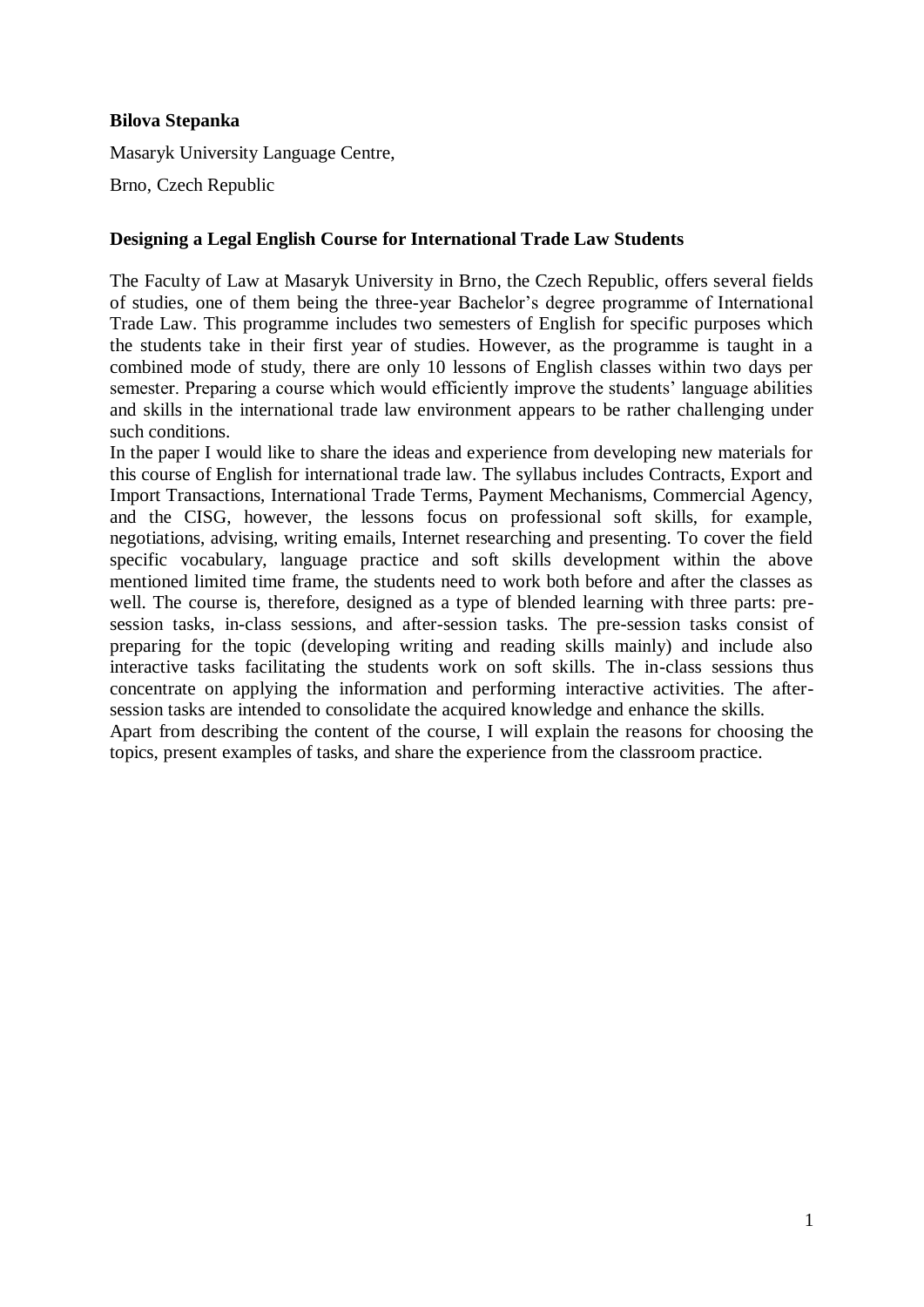# **Briede Jautrīte**

Justice of the Administrative Cases Department of the Supreme Court of Latvia

Faculty of Law, University of Latvia,

Riga, Latvia

# **Problems and Solutions in Legal Interpretation and Translation: Experience of Administrative Judge**

The paper will focus on practical issues in the field of legal interpretation and translation identified in the case law of the administrative courts of the Republic of Latvia. The aim of the paper is to draw attention to problematic questions and suggest solutions. The main issues addressed in this paper will be following.

By the application of EU legal rules it is not always possible to use legal terms in the same sense in which they are used in the national legislation. The purpose of the EU legislature using a specific legal term is not to give a possibility for every Member State to apply the term depending on understanding of particular term in accordance with national legal system. This would lead to lack of uniformity in the rights granted by EU rules. As it is underlined by the Court of Justice, the terms of a provision of EU law for the purpose of determining its meaning and scope must normally be given an autonomous and uniform interpretation throughout the EU. That interpretation must take into account the context of the provision and the purpose of the legislation in question.

In the interpretation of the Union rules, in order to clarify the content of the rule and to avoid doubts, it is useful to look in the wording used in other languages. The same applies to the text of judgments of the Court of Justice. There have been cases when an idea deriving from a judgment translated in Latvian language can be understandable only after comparing texts in other languages.

There also are some problems in translating legal concepts, which are not used in all legal languages. For example, in the judgment of the Court of Justice in Polish (authentic language in particular case) the concept "swobody uznania" is used, which corresponds to the German "Spielraum bei der Bewertung", but not quite exactly to the wording "discretion to assess" used in English translation. At the same this wording can be crucial for the national court to understand a margin of appreciation in the case.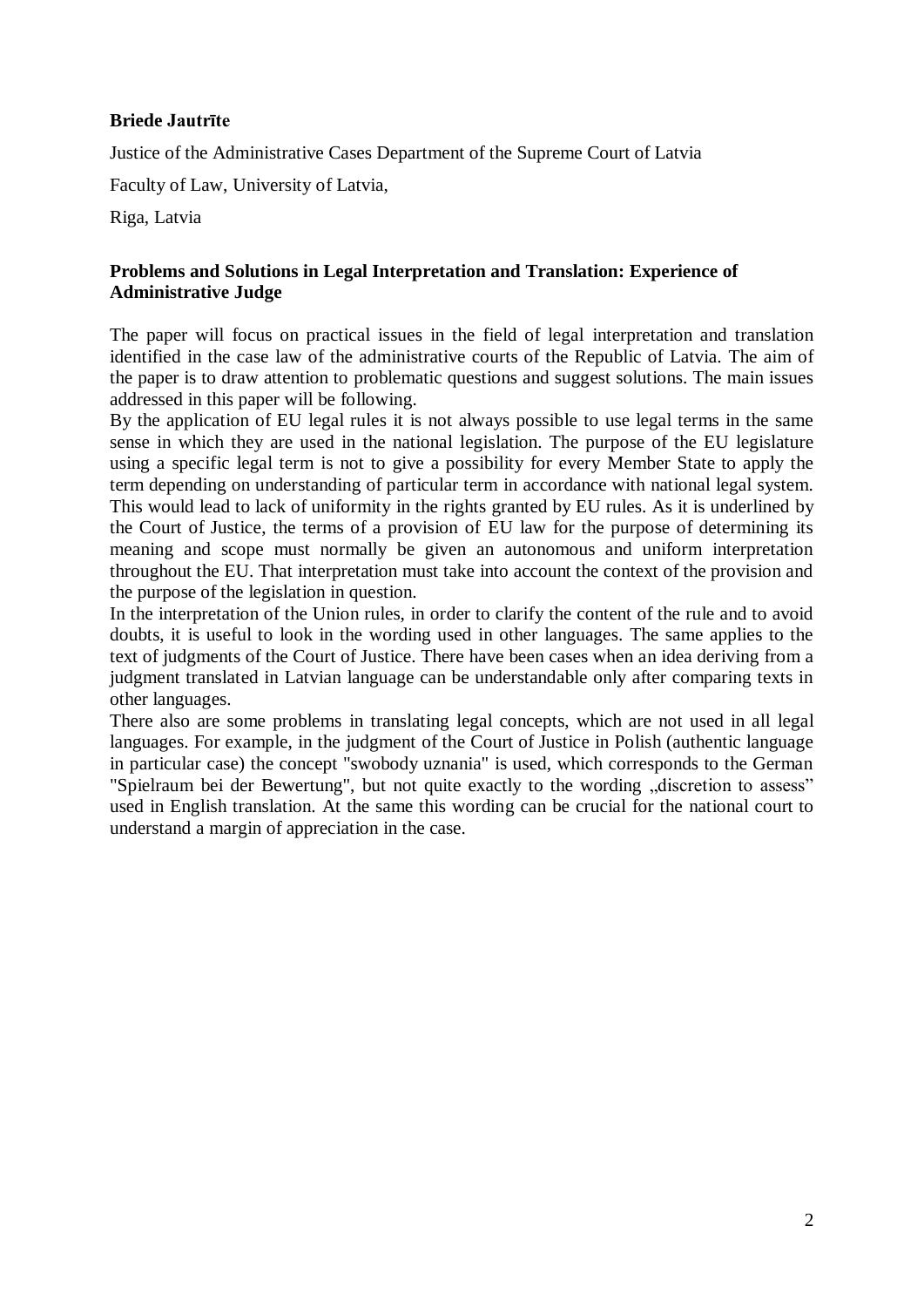# **Cigan Vesna** Effectus College for Law and Finance in Zagreb Zagreb, Croatia

# **Kordić Ljublica**

Faculty of Law University of Osijek Croatia

# **Teaching and Learning Foreign Languages for Legal Purposes in Croatia**

In accordance with the Bologna Declaration, modern languages and communication skills have a growing importance in all professions. In the prospects of Croatian membership in the EU and taking into consideration the conditions of growing internationalization of law in general, the knowledge of foreign languages represents an indispensable prerequisite for international communication within the legal profession. Thus, teaching foreign languages in the field of law, especially English and German, is necessary not only for professional education of Croatian law students, but also for their mobility within the network of European universities as promoted by the Bologna Declaration.

This paper represents a case-study of current situation in teaching Legal English and Legal German in Croatian Law Schools. In the introductory part the authors analyze the status of foreign languages for specific purposes (FLSP) in the Higher Education System of the Republic of Croatia in general. The main part of the paper is dedicated to teaching Legal English and/ or Legal German as compulsory courses within the curricula of Croatian law faculties. After the description of the status and the position, the syllabus design and the methods used in teaching Legal English and Legal German in Croatia, some projects on teaching foreign languages to practicing lawyers will be presented. In the prospects of Croatian membership in the EU, specific education programs for lawyer-linguists have been introduced by the Law Faculties of Zagreb and Osijek, which will be presented in the last part of the paper. These programs, developed within the lifelong education project for lawyers, offer an opportunity to Croatian law students and young lawyers not only to improve their knowledge of Legal English and Legal German, but also to learn other languages of the EU, like French or Italian. These new programs represent an answer by Croatian foreign language teachers to current requirements of the European labour market and the challenges of the internationalization of the modern world.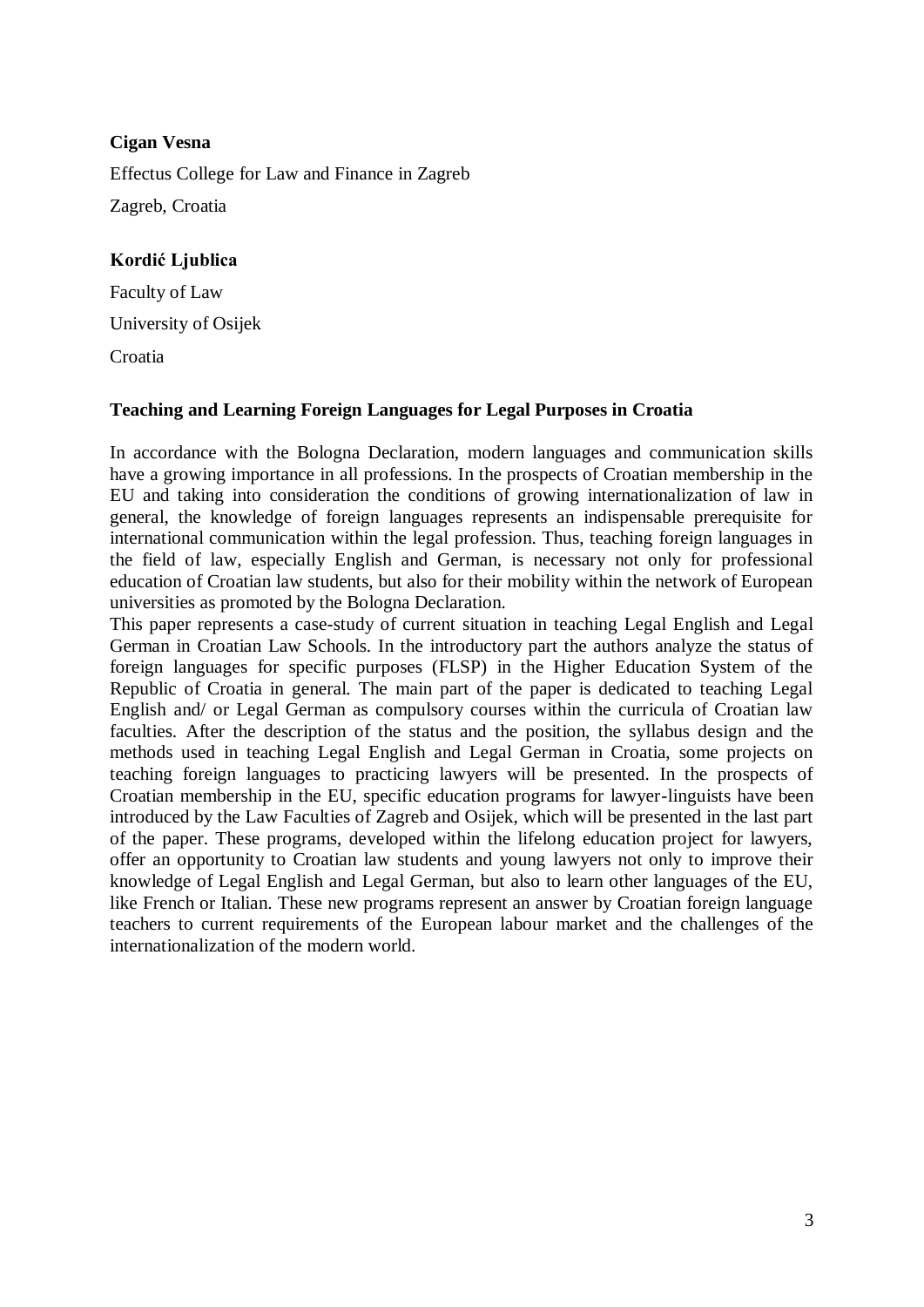## **Chovancová Barbora**

Language Centre, Faculty of Law, Masaryk University Brno, Czech Republic

## **Reflecting the Changing Needs of Law Students in Syllabus Design**

Traditionally, legal English courses targeted at second language learners have followed the pattern of teaching significant legal content related to the Anglo-American system of law. Many a student found him/herself having to study about various English peculiarities concerning equity, torts, trusts, land law, etc. Over the past decades, however, the entire situation has undergone a profound change. Globalization has meant that the individual legal systems, previously existing within local legal contexts, are increasingly coming into mutual contact. The continuing integration within the European Union is accompanied by the rising dominance of English, which has become the true lingua franca for spoken and written communication between experts not only on the international level but also domestically – various legal documents, judgments, etc. must be used and processed by lawyers in their everyday practice. This change is particularly noticeable in the countries of Central Europe, which joined the EU relatively recently.

The teaching of English to novice lawyers at law faculties needs to reflect the change. The new syllabi should not only refocus from the Anglo-American content to the European one but also place more emphasis on new skills that future lawyers will need. Although teaching materials appear to be plentiful, they are often little suited for the ESP classroom. Despite the appearance of some excellent textbooks over the past few years, there are still problems with their incorporation into the existing syllabi. The presentation describes the rationale behind the innovation of the legal English syllabus at the Faculty of Law in Brno, where a team of teachers has undertaken the task of revising the syllabus and implementing relevant changes. It outlines the structure of the new model and shares some of the materials developed for practical language instruction with a legal English content involving an increased focus on soft skills.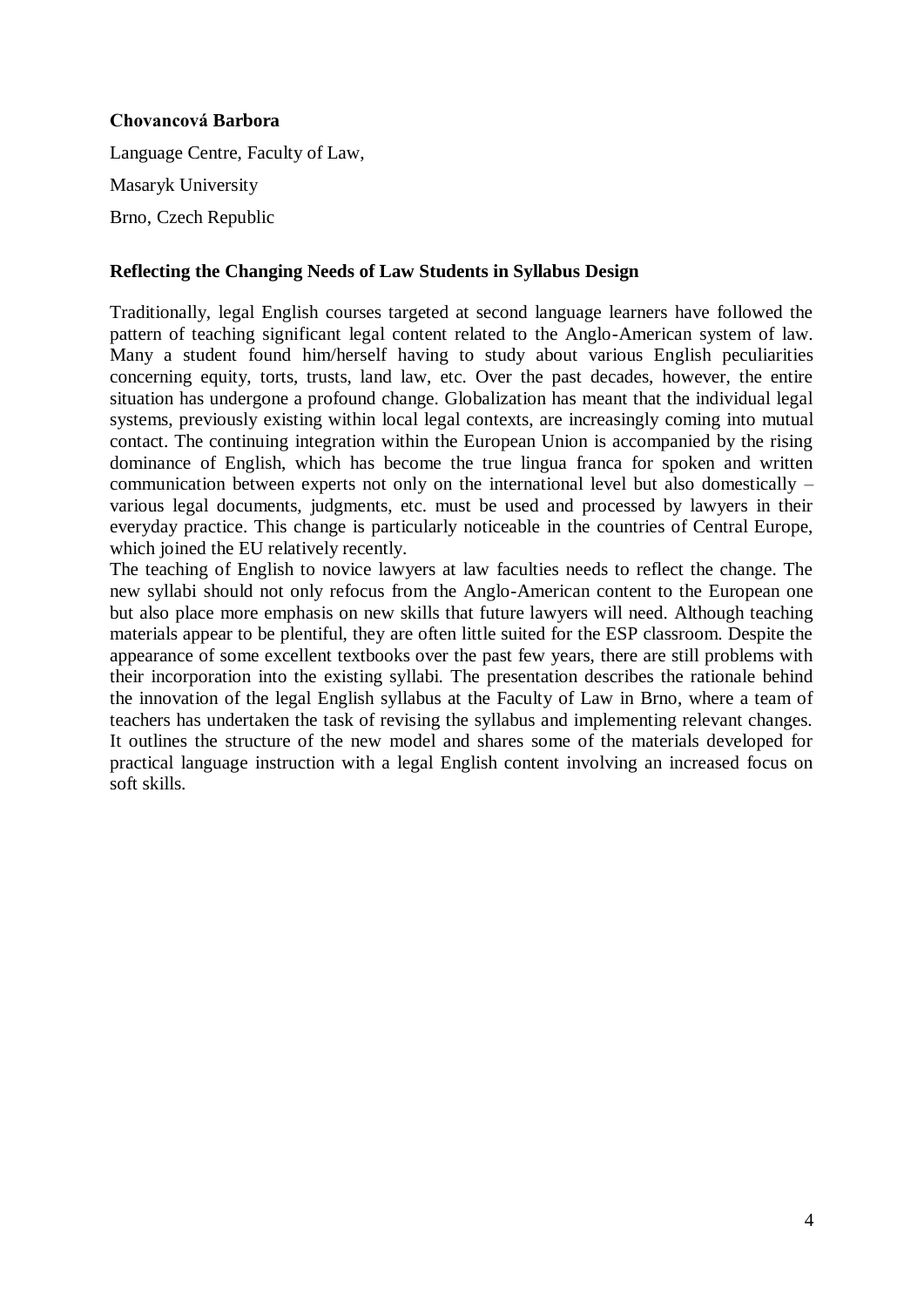# **Dąbrowski Andrzej**

Centre for Foreign Language Teaching University of Warsaw

# **Teaching Legal English through Law-related Pop Culture.**

The paper tackles the issue of teaching Legal English as a Second Language through lawrelated popular culture. Based on the example of different pop culture products (films and TV courtroom shows), a teaching approach is presented that integrates language and intercultural competences with subject-specific (specialist) knowledge. Moreover, the paper investigates the impact of law-related popular culture on the legal consciousness of its audience.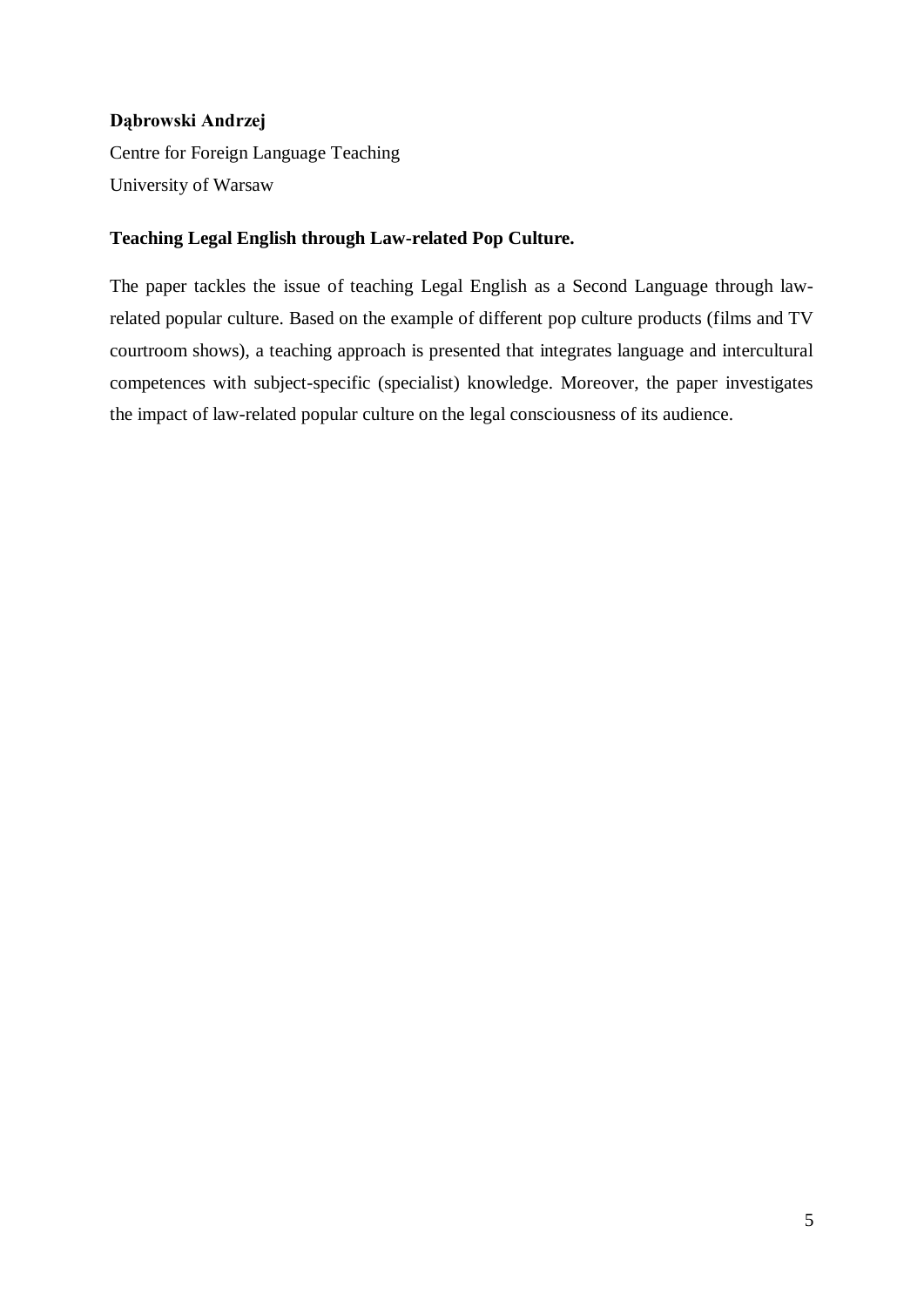# **Dobrić Katja**

Faculty of Law, University of Rijeka

Croatia

# **The Future of Court Interpreting in Croatia**

Court interpreting in Croatia is a very unregulated field especially regarding the training and the skills that are to be acquired in order to provide accurate translation at courts. One of the prerequisites according to regulations on certified court interpreters in Croatia is knowledge of the structure of judicial power, state government and legal terminology. Although the regulations prescribe that the training should last no longer than two months, the organisations providing such training shorten this to three or four days. Taking into account all that has been said one realizes that in such short time a person cannot be properly qualified to practise as a court interpreter. According to the EU Directive on the right to interpretation and translation in criminal proceedings Member States should provide adequate training in order to ensure the quality of interpretation and to avoid that suspected or accused persons complain that the quality of interpretation was not good enough to secure the fairness of the proceeding, which according to Article 2 of the Directive they have the right to. Since Croatia is about to enter the European Union on 1 July 2013 it will have to change its regulations on certified court interpreters in order to comply with this Directive. This paper will try to analyze the problems within the scope of court interpreter's profession in Croatia both in civil and in criminal proceedings. Several examples will be suggested as the possible model for modifying court interpreting in Croatia. Since this profession is often underrated by the national courts, the paper will suggest ways to prevent such views and point out the importance of good court interpretation in the context of supranational law.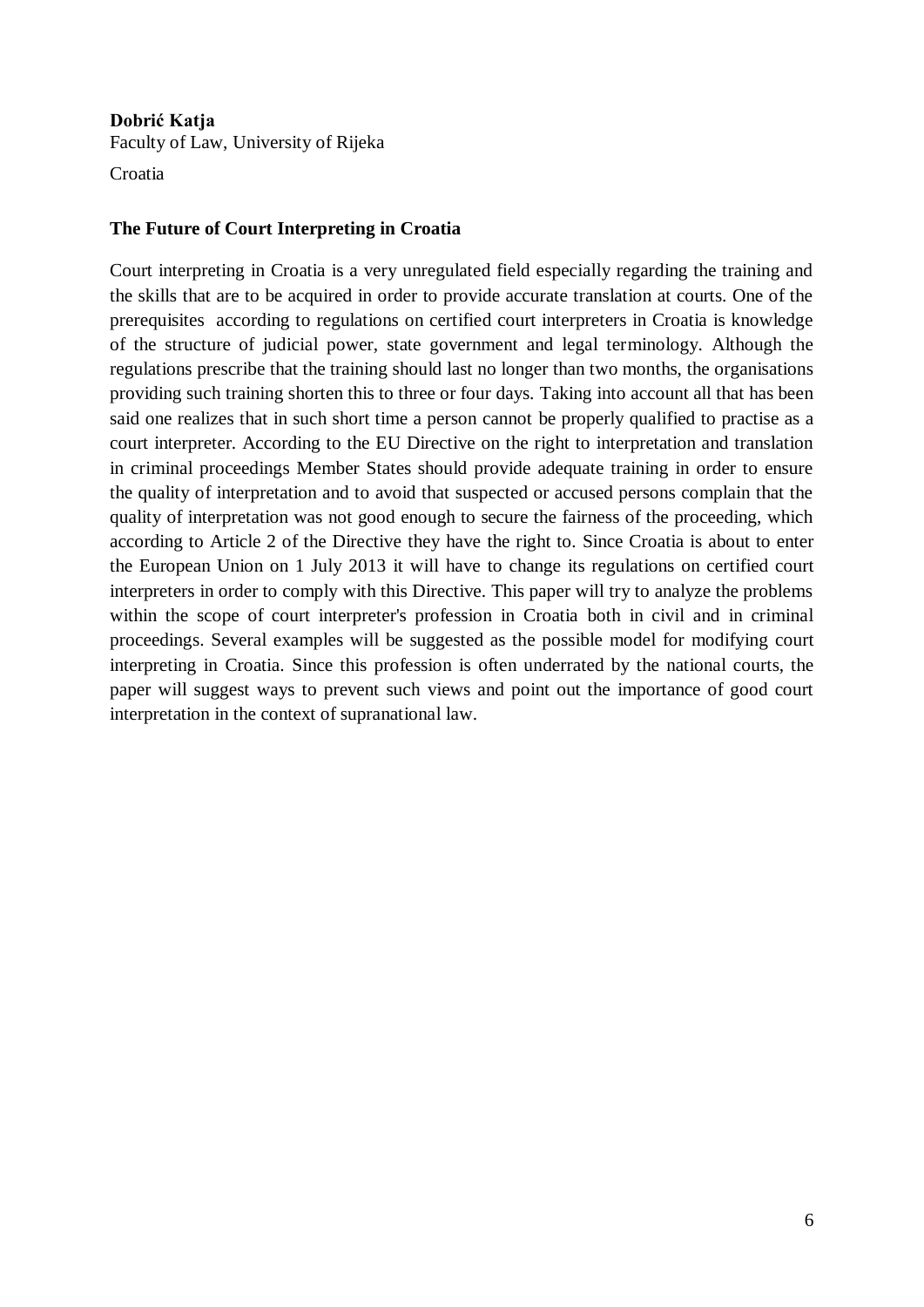## **Dzięcioł Agnieszka**

School of Foreign Languages

University of Bialystok

## **Business English in the Eyes of Economics and Management Students at the University of Białystok**

Economics and Management students have English classes once a week for two years. The course ends with an exam testing both oral and written communication skills. In order to prevent students from learning things they already know and make classes more interesting it was decided that students would learn Business English. The problem is, however, how to define Business English and what skills and knowledge are really useful for Economics and Management students at the University of Białystok. Another issue is the choice of course books available on the market, which are designed for people who already work in companies. Consequently, students learn things that are at least partially irrelevant to their current needs and interests. Moreover, 1<sup>st</sup> year students who start learning Business English at university might feel lost as they do not have the basic knowledge of economic processes and phenomena necessary to understand some Business English concepts. Finally, the question is how Economics and Management students use Business English knowledge. Do they have other classes in English? Do they have to write their BA/MA thesis in English? Do they read professional newspapers and magazines in English? etc.

This presentation shows the results of the survey conducted among  $1<sup>st</sup>$  and  $2<sup>nd</sup>$  year Economics and Management students. The aim of the survey was to see:

- how Economics and Management students understand/define Business English
- what Business English topics students find interesting and would like to learn
- what Business English skills students would like to learn
- what they believe to be the appropriate proportion of general English to Business English
- when and why they would like to start learning Business English ( $1<sup>st</sup>$  or  $2<sup>nd</sup>$  year)
- how Economics and Management students use knowledge and skills gained in Business English classes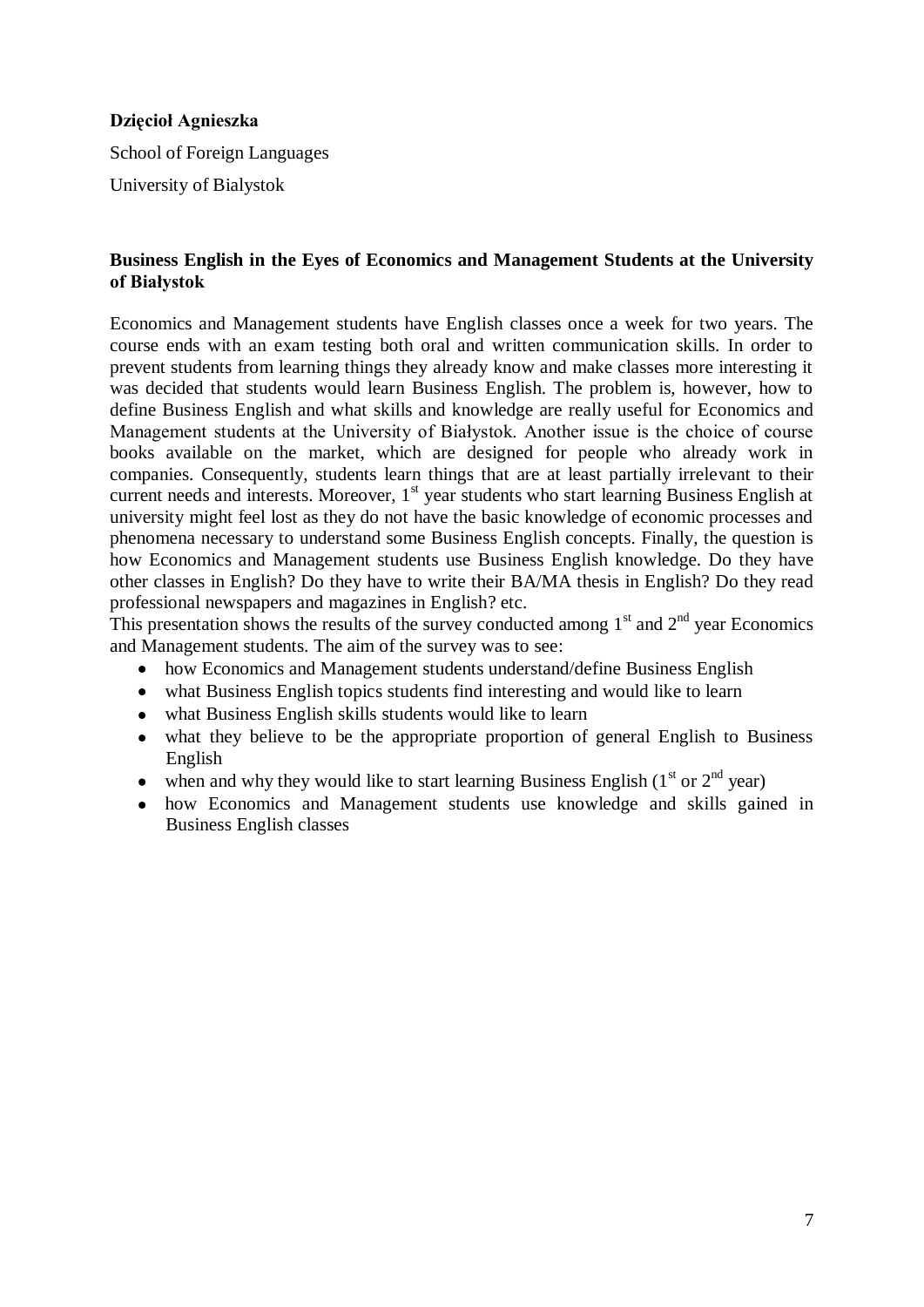# **Gałuskina Ksenia**

Institute of Romance Languages and Translation Studies University of Silesia, Katowice

# **Sycz Joanna**

Institute of English University of Silesia, Sosnowiec

# **Latin Maxims and Phrases in the Polish, English and French Legal System**

The aim of the presentation is to examine Law Latin in the context of legal translation between Polish, English and French. Latin appears in the contemporary legal discourse in the form of maxims, short phrases and terms. Even though it constitutes an integral element of legal drafting, Latin often attracts little attention of legal translators. It is falsely assumed that Latin elements of the text do not require translation due to several misconceptions related to it. Firstly, Latin is generally perceived as a global language with no local variations in form. Secondly, Latin is believed to be the universal point of reference in international communication (which is true only in case of natural sciences). Thirdly, Latin legal phrases or maxims are thought to originate solely from Roman law, thus they express only Roman legal thought.

In the first part of the presentation we will address the above issues. To this end, we will briefly discuss the historical presence of Latin in the European linguistic context. Further on, we will present the results of our research into the application of Latinisms in the Polish, French and English legal systems. The subject of the research was the set of twenty Latin maxims and phrases that frequently appear in the decisions of Polish courts. During the first stage of the analysis, the items in question were verified in *Legalis* (the on-line service devoted to Polish law)*.* The second stage of the research involved consultation of monolingual dictionaries of French and English legal language. During the third stage of the analysis, the practical use of Latinisms was checked in the on-line legal databases for English and French (Dalloz.fr, Westlaw International). The presentation will be concluded with some comments on translation methods related to Latinisms.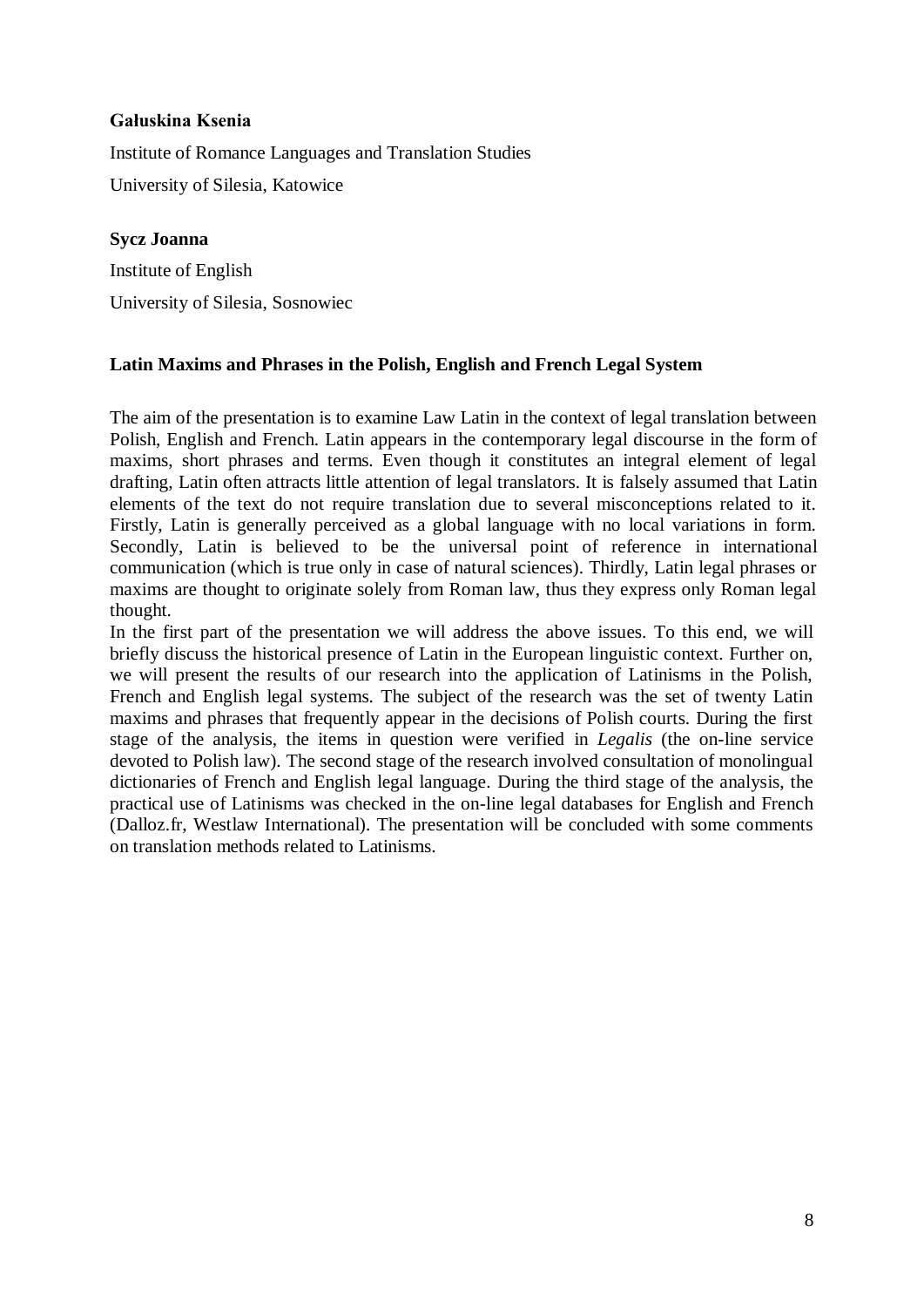# **Gortych-Michalak Karolina,**

Adam Mickiewicz University, Faculty of Modern Languages and Literature,

Institute of Linguistics

# **Performatives in Cypriot, Greek and Polish Normative Acts. A Comparative Study.**

The theory of speech acts, formulated by Austin and developed by Searle, is widely applied to analyze and classify various speech acts. In this paper it is assumed that legal texts, especially normative acts i.e. constitutions and laws, are direct speech acts. Normative acts are linguistic entities and they do not exist outside the language, thus the theory of speech acts might be applied to examine them. They are also considered performative utterances according to Austin's classification. In this paper my aim is to compare Cypriot, Greek and Polish normative acts on the basis of the so-called classical theory of speech acts. The author will compare various methods of expressing performativity in reference to the meaning conveyed by them. Furthermore, other exponents of performativity occurring in analyzed texts (the socalled extra textual methods of expressing performativity) will be compared as well. The results obtained while performing the analysis and comparison might be fruitful for scholars, lawyers and translators.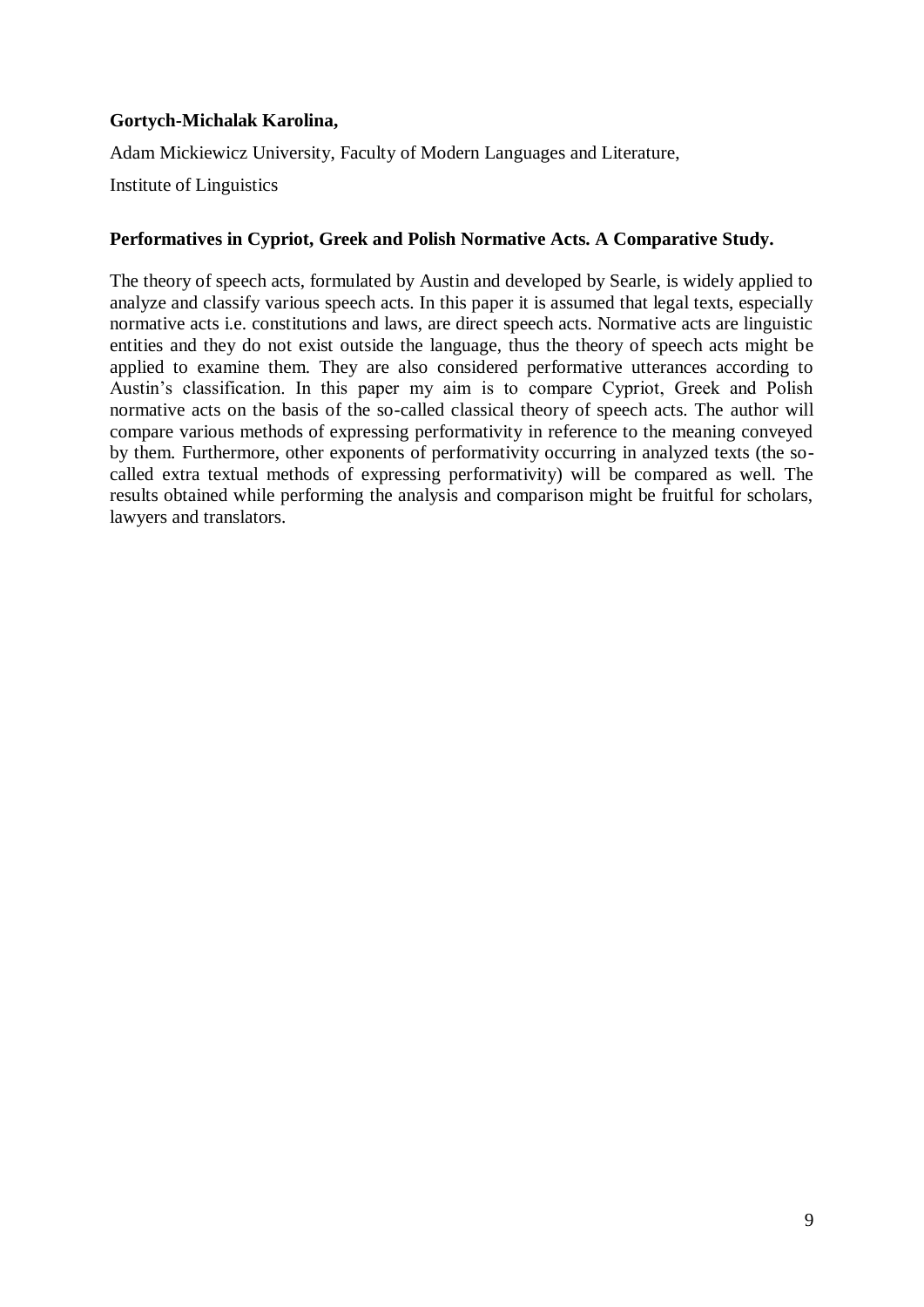## **Górska-Poręcka Bożena**

Centre for Foreign Language Teaching University of Warsaw

#### **The Role of Teacher Knowledge in ESP Course Design**

As posited by Dudley-Evans and St. John (1997) among others, the ESP practitioner plays a variety of roles, including that of a researcher of learner needs, a course designer, and its actual teacher or learning facilitator. All these roles require certain knowledge of linguistic, cultural and pedagogical nature, which is gained through professional schooling, teacher training, and professional experience. This necessary teacher knowledge, comprising both relevant theoretical concepts (*knowing what*) and performance skills (*knowing how*), directly impacts on an ESP project at all its stages: planning, design, and implementation. The present paper focuses on the ESP teacher knowledge, or cognition, involved in course and syllabus design, and considers the importance of its various components, namely: knowledge of and about the target language, knowledge of and about the target culture (both national and related to learner specifism), and knowledge of and about language learning, and learning in general.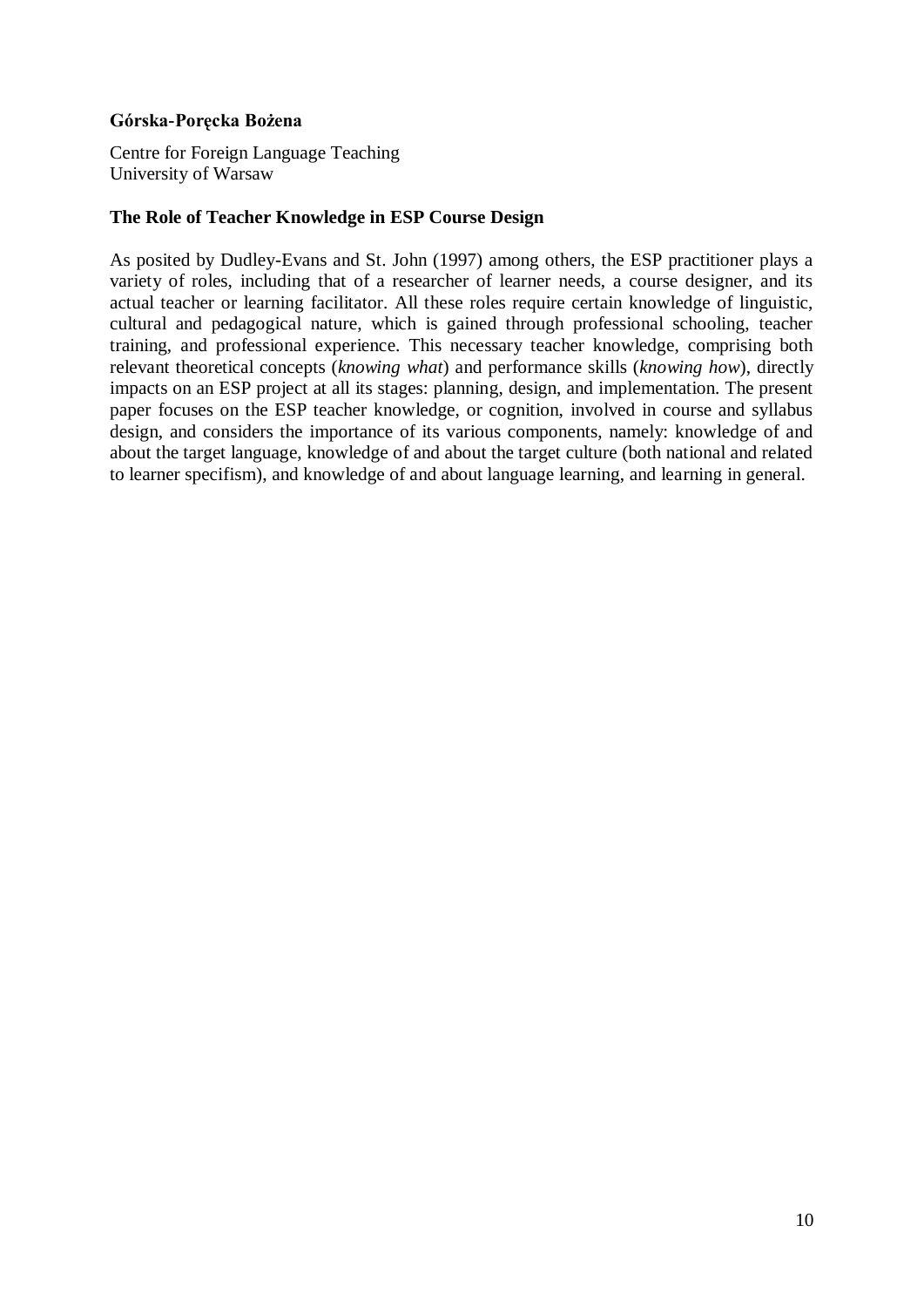# **Gruodyte Edita**

Faculty of Law, Vytautas Magnus University Kaunas, Lithuania

# **Szymanski Charles**

Faculty of Law, Vytautas Magnus University Kaunas, Lithuania College of Law, Michigan State University. USA

# **The Concept of Notaries and Bailiffs in Legal English: Esteemed Members of the Legal Profession or Simply Clerks?**

Abstract: In most civil law jurisdictions, notaries, and to a somewhat lesser extent, bailiffs, are recognized and licensed members of the legal profession. However, in certain common law jurisdictions, especially the United States, the use of these terms has a completely different connotation. In the U.S., notaries are clerks who require minimal education and certification, and who mostly simply verify signatures on legal documents. Bailiffs, technically, as that term is used in the U.S., are often a kind of police officer who provides security in the courtroom. This presentation examines these differences on the use of the terms notary and bailiff, and proposes clarifying standards for the future use of these terms.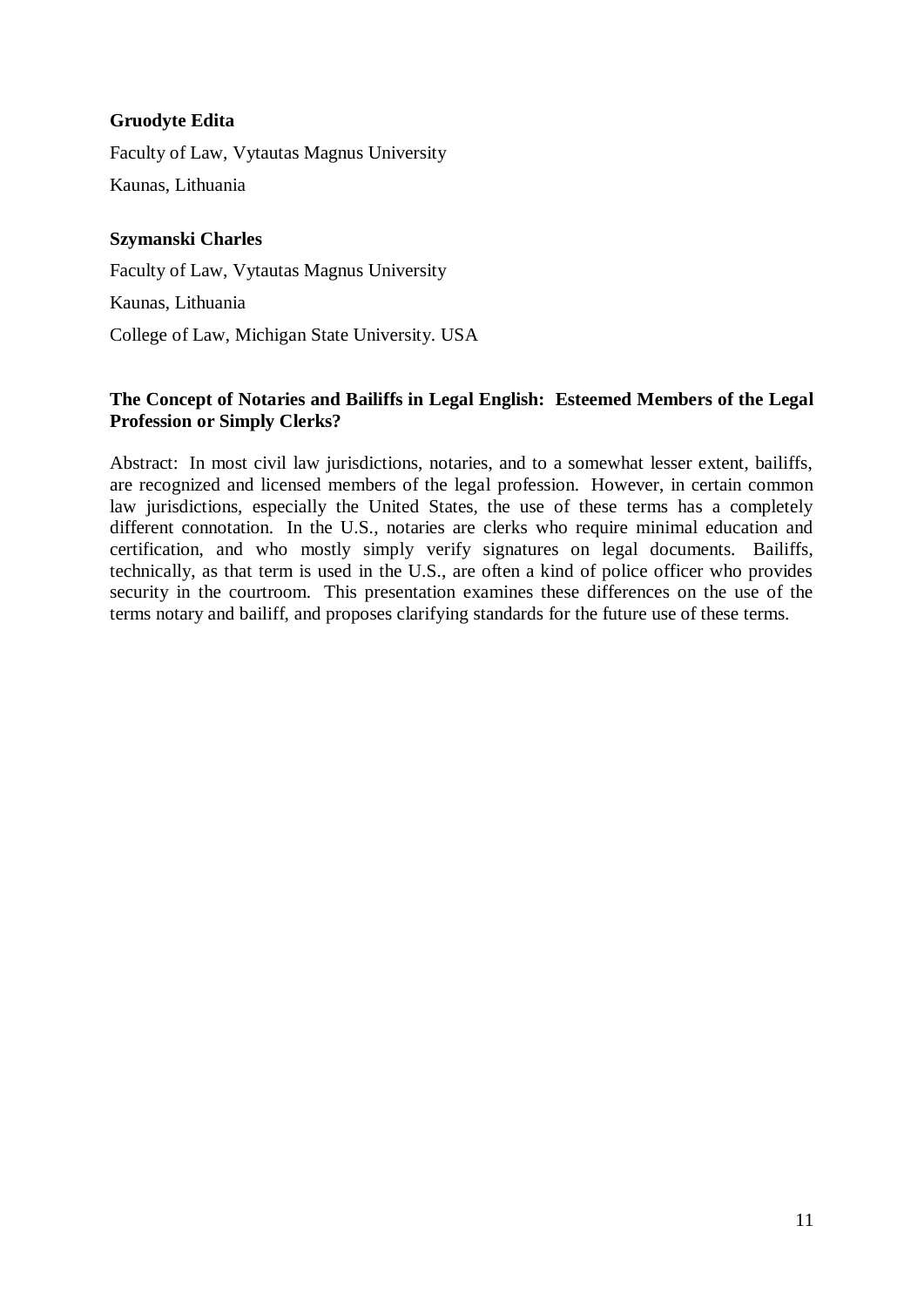#### **Ivanc Tjaša**

Faculty of Law, University of Maribor

Maribor, Slovenia

## **Language Obstacles in Cross-border Taking of Evidence: European Evidence Regulation**

The aim of the European legislature is to achieve effective legal guarantees and under the terms of Evidence Regulation the possibility of direct transmission and execution of the requests for the performance of taking of evidence, especially by means of providing standardised forms. The request from requesting Member State and all communications need to be drawn up in the official language of the requested Member State or in another language that the requested State indicated as acceptable for it. Documents, which the requesting court encloses with the request, must be translated into the language in which the request was written. Standardised forms can be used without the need of foreign language skills, as they are available in all official languages of Member States, courts can use the forms provided in their language to help them complete the form needed to be written in the language of requesting Member State. But completing of standardised form A does not mean only to tick the boxes but also that the judge from requesting state gives the information on the subject matter of the case and brief statement of the facts. If there is a request for expert opinion or witness testimony the requesting court must set forth the questions which should provide the judge of the requested court with guidance and therefore must be presented in coherent manner. For the requesting state there is also an obligation to provide the witnesses with explanation of their rights to refuse to testify under the law of the requesting state. This paper will address language issues in two routes for taking evidence: active and passive judicial assistance. Each law has its own terminology and exact translation of terms and legal concepts are sometimes not possible. A great advantage the regulation allows is the direct taking of evidence by requesting court. It is possible to use the official language of the requesting court, but only if all the persons participating are able to understand and speak that language.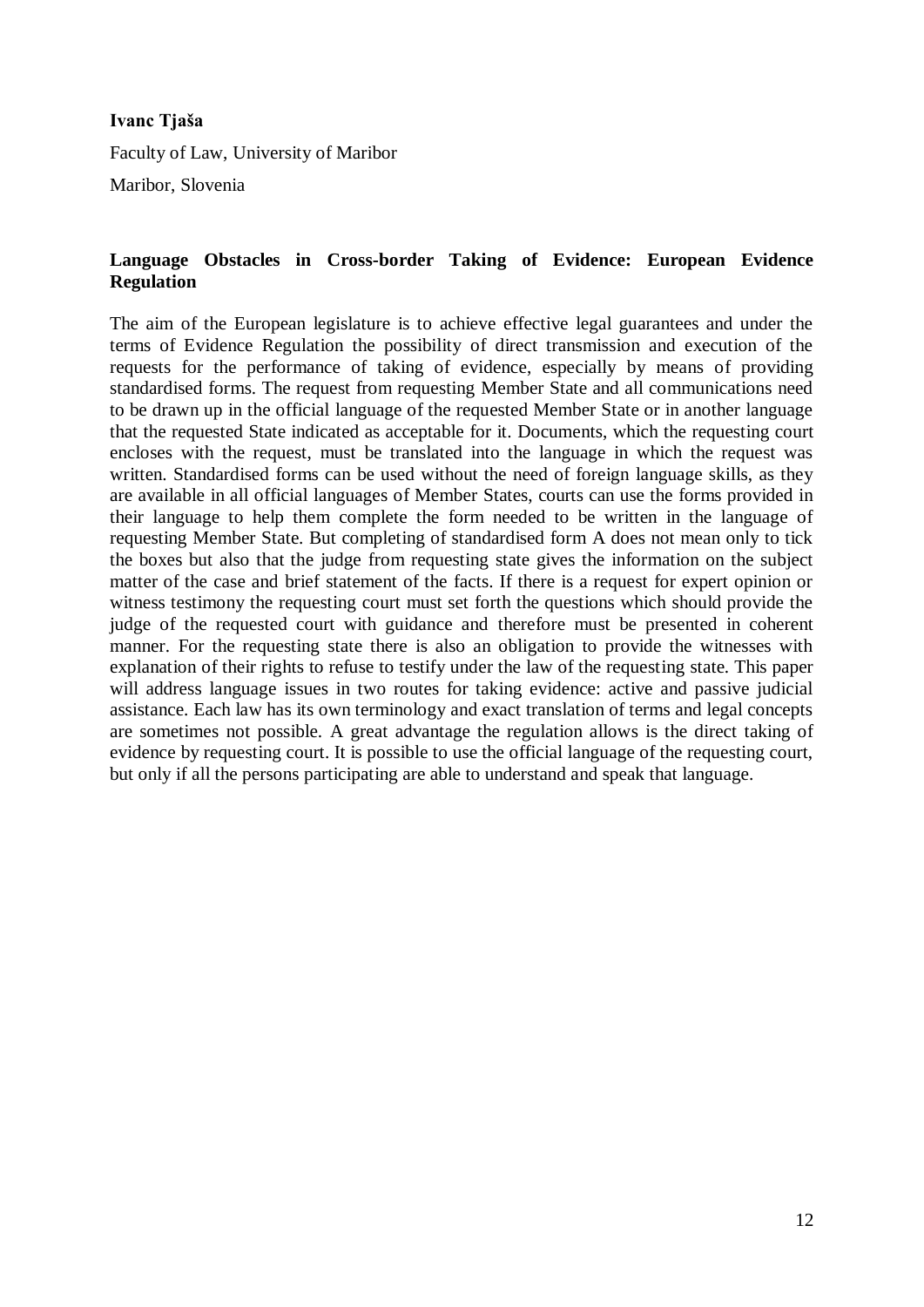#### **Jendrych Elzbieta**

Foreign Language Centre Kozminski University, Warsaw

#### **Developments in Business English Teaching**

The fast changing business environment and ever-growing demand facing business communicators in the  $21<sup>st</sup>$  century pose new challenges to language learners and teachers alike. Competitive organizations attempt to recruit employees who have excellent linguistic competence coupled with nonlinguistic competences and skills (pragmatic and social competence as well as cross-cultural, interpersonal, business and managerial skills). It is not easy to acquire these additional competences and skills. However, most of them are transferable and can be greatly improved if students are provided with adequate teaching materials and appropriate input from the teacher. The aim of the paper is to address the complexity of business English teaching of today. Firstly, it presents an overview of the changes that have occurred in the practice of teaching business English in the last decades. It also shreds some light on the increasing importance of needs analysis. Then it presents new developments in teaching English for business communication to pre-experienced adult students at the tertiary level of education. These developments include (1) content-and language integrated learning, (2) use of didactic case studies, (3) corpus studies conducted for teaching purposes and aimed at identifying high-frequency language elements: terms, business lexis items, collocations, formulae, acronyms, etc., that need to be prioritized in language courses (4) more effective course-books with higher terminology indexes, (5) extended use of online materials and (6) teaching business culture and business skills. The new approach is more challenging for business English teachers and requires much higher qualifications such as content knowledge and business skills. In order to increase students' employability and promotion opportunities we need teaching materials and approaches that help streamline students' efforts and increase the effectiveness of language courses.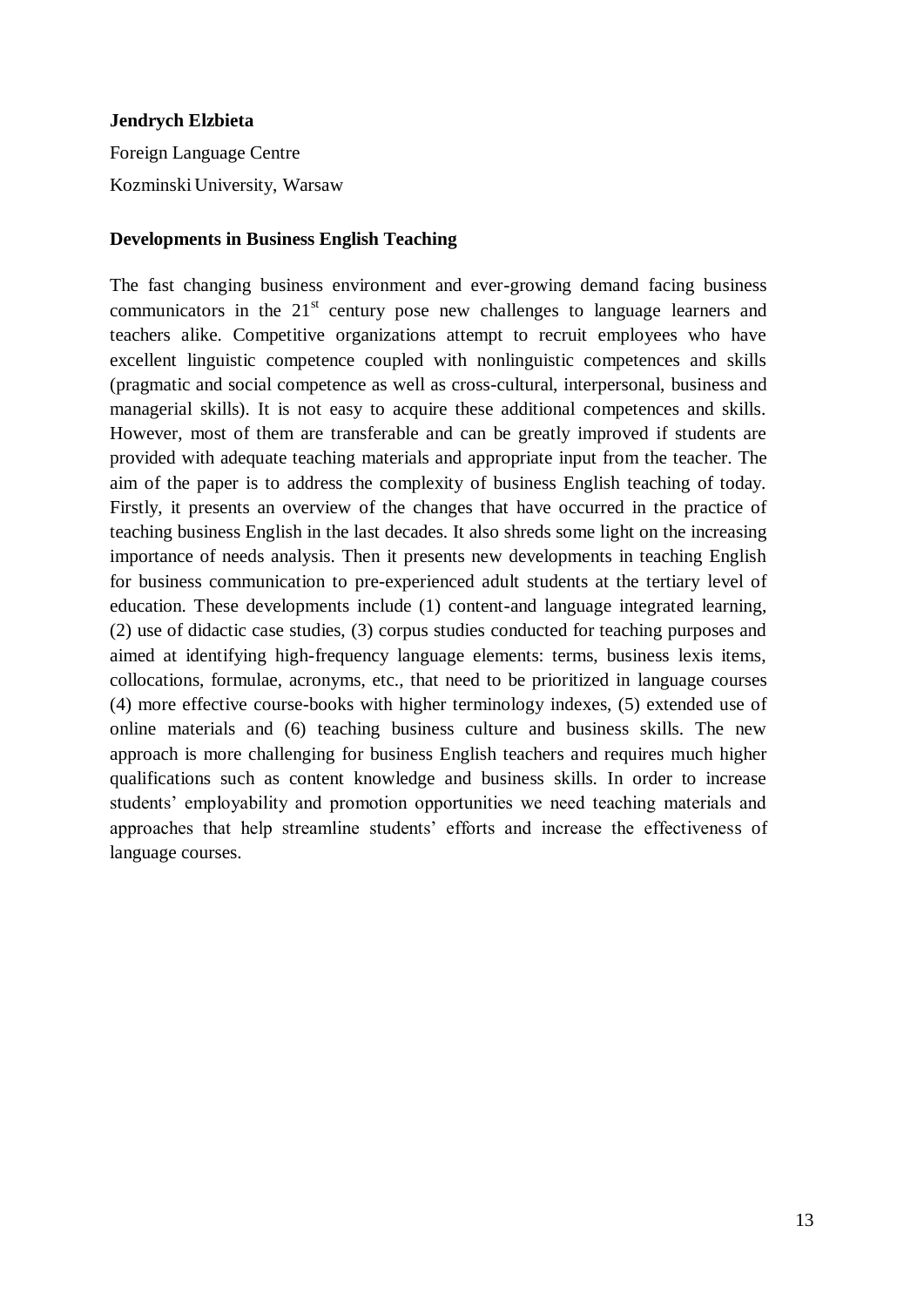#### **Kraśnicka Izabela**

Faculty of Law, University of Bialystok

#### **Living or Dead? Specificity of the Language of the US Constitution**

The original text of the US Constitution written over 200 years ago still constitutes the supreme source of law in the American legal system. The seven articles and twenty seven amendments dictate understanding of fundamental principles. The paper aims to present the evolution of the US Constitution's language interpretation as provided by its final interpreter – the US Supreme Court. The example of the Second Amendment will be analyzed to present the change in understanding of language and grammar and as a consequence – the sense of the right to keep and bear arms in the light of the Supreme Court's decision in the case of District of Columbia v Heller – Case (554 U.S. 570 (2008)). It will once again argue for the statement of Charles Evans Hughes, former Chief Justice of the United States Supreme Court: "We are under a Constitution, but the Constitution is what the judges say it is...".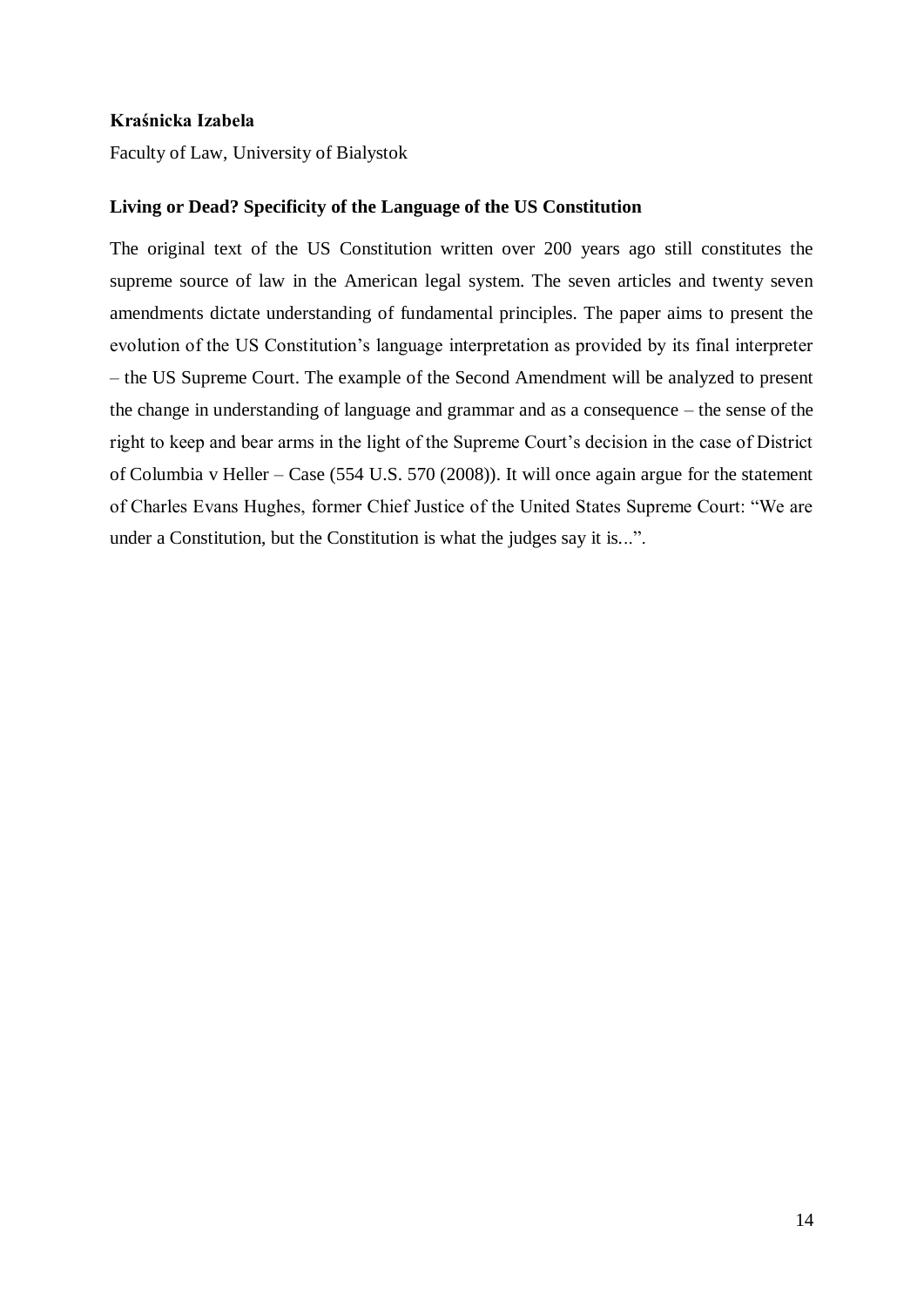Krepelka Filip,

Masarykova univerzita, Brno, Czech Republic

#### **English as de facto the First Language in the European Union and in its Law**

The European Union is multilingual. It has twenty-three official languages (plus one since ongoing enlargement). All laws are published in these languages. There is a considerable effort to translate important judgments, decisions and documents of general importance in all these languages. The European Union has the largest translation and interpretation services. Expenditures for European multilingualism are considerable.

English is traditionally listed among three internal working languages of the together with French and German. Nevertheless, it has become gradually the first language of its operations thanks its widespread knowledge among members of European elites. In addition to it, English has gradually become language of global communication.

General resort to English as sole language of communication of elites allows reduction of translation and interpretation in debates, quick exchange of opinions and genuine international reflection of most aspects of nature, life and society, including studies of various aspects of international and European integration.

Nevertheless, groups of representatives of the member states and other European countries consist mostly or even exclusively of people with acquired knowledge of English. English used in international communication is thus simplified and severely influenced with modes of thinking existing in spheres of other languages. Several linguists conclude that specific Euro-English emerges in the European Union, albeit its institutions try to foster use of standard "British" English.

General use of English language causes specific troubles for law and for legal studies. English is language of Anglo-American legal system (common law). Most European countries, however, belong to continental legal system (civil law). It is thus uneasy to express ideas and find adequate terms related to continental legal thinking in English. For example, German "das Gesetz", Czech "zakon" or Polish "ustawa" are good equivalents. Is the best English equivalent "law", "act", or "statute"?

Writing and speaking about laws, including European one, thus requires continuous seeking of adequate English terminology. In addition to it, education of legal disciplines in English for students who come mostly from non-English speaking countries requires special explanations. My planned oral and accompanying written contribution to the conference LANGUAGE AND LAW TRADITIONS, TRENDS AND PERSPECTIVES organized by Bialystok Legal English Centre on 13-14 June 2013 shall thus discuss various features, effects and consequences of gradual switch to preferential use of English in the European Union and to its exclusive use in its international reflection.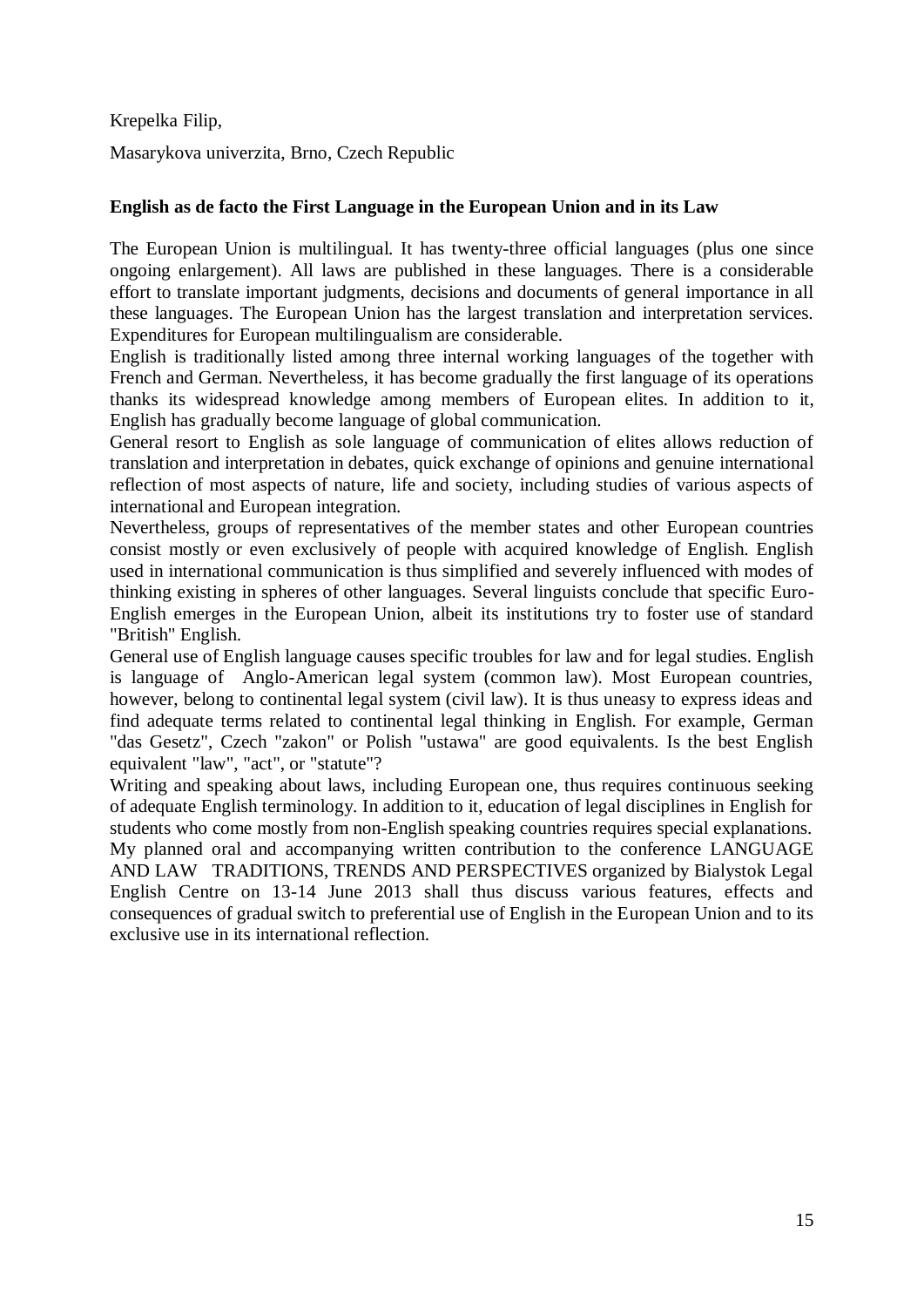# **Łachacz Olga**

Faculty of Law, University of Warmia and Mazury Olsztyn

# **Mańko Rafał**

Secretariat of the European Parliament Directorate-General for the Presidency

# **Multilingualism at the Court of Justice of the European Union: Theoretical and Practical Aspects**

The principle of multilingualism is deeply embedded in the legal framework of the European Union; indeed, it lies at the heart of the idea of European integration, reflecting the Union's respect towards national traditions of the Member States. Moreover, the principle of multilingualism is invoked as a particular guarantee of citizens' participation in the life of the Union. Although all 23 official languages of the Union enjoy equal status as a matter of principle, in practice choices have to be made: on some occasions such as during judicial deliberations *in camera* at the Court of Justice or during internal meetings of the institutions, it is deemed more practical to resort only to selected working languages. The aim of the present paper is to reflect upon the practical aspects of the linguistic policy of the Court of Justice of the EU in the light of a broader theoretical background and legislative framework. The choice of this institution for the case study is justified by the fact that it is the Court which acts as the ultimate interpreter of the Treaties and of secondary legislation, whose linguistic versions are considered to be of equal binding force. Furthermore, the linguistic challenges faced by that institution are overwhelming, with preliminary reference rulings coming from all Member States and the need of translation across 529 potential linguistic combinations.

The main thrust of the contribution will focus on the practical aspects of the linguistic regime at the Court, with particular reference to the central role of the lawyer linguist as the intermediary between the Court and the various legal languages of the Union. The paper will draw both on an analysis of the published case-law of the Court from the point of view of the role given to multilingualism in legal interpretation, as well as on empirical data collected by way of interviews with lawyer linguists from Court's Directorate General for Translation.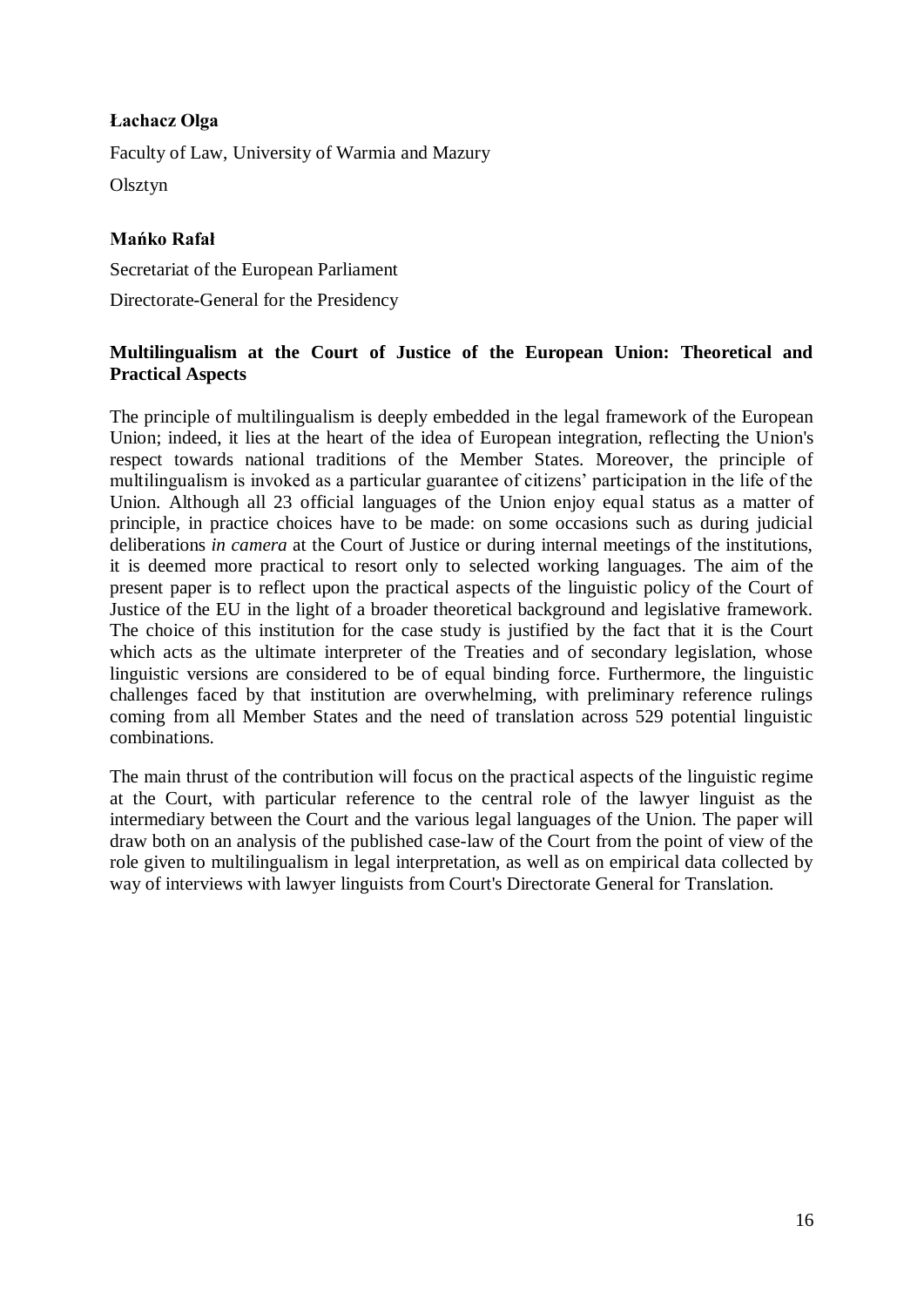## **Łuczak Aleksandra**

Foreign Languages Centre Kozminski University, Warsaw

## **Scaffolding the Writing, Component of the English for Law Syllabus at University**

According to the research conducted in 2010 among law professionals involved in staff recruitment for Magic Circle law firms, the biggest problem law graduates have is that *they can't draft.* This opinion, therefore, justifies the effort to include writing in the ELP (English for Legal Purposes) syllabus as early as possible.

This paper will constitute an attempt to model a writing component of an ELP syllabus for a tertiary course attended by pre-experienced law students with no or little experience of academic or legal writing. Overlapping or common elements of academic and legal writing, i.e. linking words, paragraphing, grammar will be identified and sequenced in order to create an introductory base for writing for legal purposes.

Types of texts that lawyers draft will be selected and used as the scaffolding for writing tasks specially designed to suit the students' proficiency and expertise which include letters, memoranda, case briefs, reports. Model texts will be presented and used for the writing tasks scenarios. A list of references of high quality samples will be drawn up to support teachers offering writing for law classes.

Special emphasis will be put on the use of plain English, appropriate tone and formality. The skill which future lawyers need is not only drafting but also redrafting, balancing between texts, paraphrasing, defining, redefining, simplifying complex legalese or amending documents that written too informally.

The paper is intended to be a practical guide for teachers who need to run writing for law classes. It will provide the teachers with advice on how to teach students draft modern documents by sequencing and selecting the content that reflects the needs of practising lawyers. It will show how legal writing stems from academic and general writing.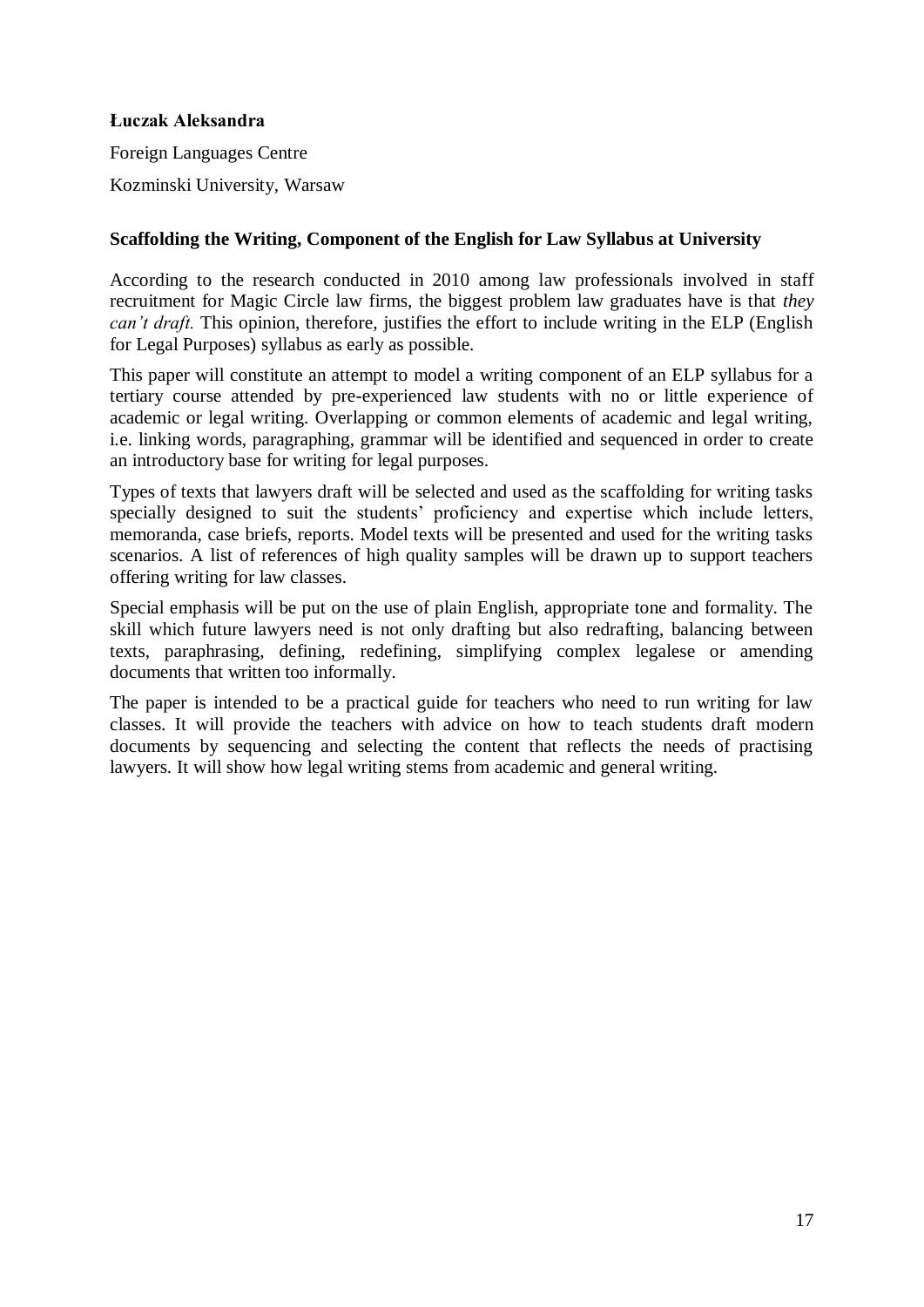# **Matijašević Miljen**

Department of Foreign Languages Faculty of Law, University of Zagreb Croatia

#### **The Functionalist Approach in Teaching Legal Translation**

The paper deals with some problems of legal translation with a particular regard to the skopos theory approach, with a special emphasis on the practical implications of these problems to legal translation instruction. The author starts with a short overview of the development of translation theory in general, and focuses on presenting the principal theoretical postulates of the functionalist approach, i.e. the skopos theory. The second part deals with some specific features of legal discourse, with an emphasis on their impact on translation. A brief analysis of its lexical, syntactic and textual features is presented. The third part deals with specific problems of legal translation from and into the English language, considering the specific features of the legal systems which use English. The fourth part puts the above discussed issues in the context of the circumstances present in the Republic of Croatia over the last several years pertaining to the activities of legal translation for the purpose of accession to the European Union. Both the translating of the acquis and the translating of Croatian legislation into English for the purposes of negotiation with the European Commission are considered. Possible functions of translated legal and legislative texts are analysed from this viewpoint, as well as various possible related approaches to solving translation problems. The author pays special attention to issues in translating cultural elements, considering that they tend to show special sensitivity to the function of a translated text. Finally, practical application of the above considerations regarding legal translation is presented in the last part of the paper. Having taught courses in legal translation to lawyers aspiring to work as legal translators in EU bodies, the author presents some methods of teaching which take account of the skopos theory, as well as the reception of such teaching methods and their outcomes.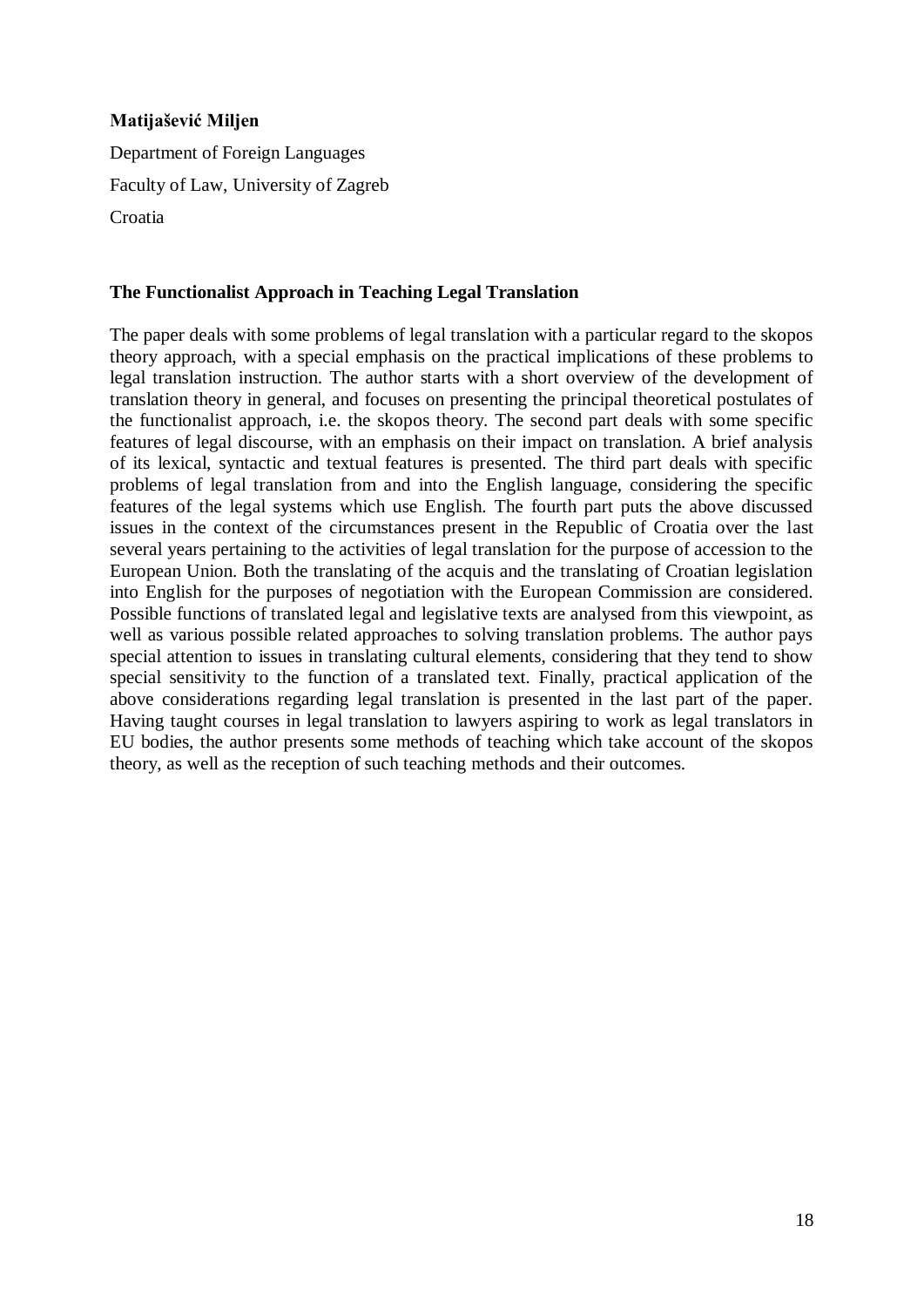## **Matulewska Aleksandra**

Institute of Linguistics, Adam Mickiewicz University

Poznań

#### **A Theory of Parametrized Legal Translation. A Case Study of Finding Equivalents at the Level of Grammatical Structures, Collocations and Terms for the Purpose of Polish-English Translation**

The work presents a tentative theory of legal translation illustrated with its practical implementation. An inalienable component of the theory proposed here for consideration is the parametrization of translational reality with the purpose of making the process of legal translation accessible to investigation, the author resorts to a more precise theory of legilinguistic translation within which primitive terms, postulates and directives play a crucial part. In order to describe legal translation reality and to characterize translational objects and relations functioning in such reality relevant dimensions are used. The dimensions secure a systematic examination of the translation reality and process.

The research has been inspired by numerous problems faced by translators of legal texts in Poland and abroad. The aim of the research is to show how the existing linguistic and translation theories may be applied to legal translation practice at the level of grammar and terminology. Additionally, theoretical aspects of legal translation have been neglected so far to some extent. Some proposed theories are hard to verify and apply in practice and are not formalized.

The aim of the theory is to propose laws (postulates) and dimensions (which are sets of properties of legal reality objects and legal translation relations) used to characterize legal texts and their component parts for the purpose of establishing relevant meanings and choosing sufficient translative equivalents for a selected legal communicative community of translation recipients.

The work strives to present in fact a new paradigm of inquiry into theoretical and practical legal linguistic translatology. The theoretical and practical issues elaborated on in the paper are illustrated with examples from English and Polish legal texts.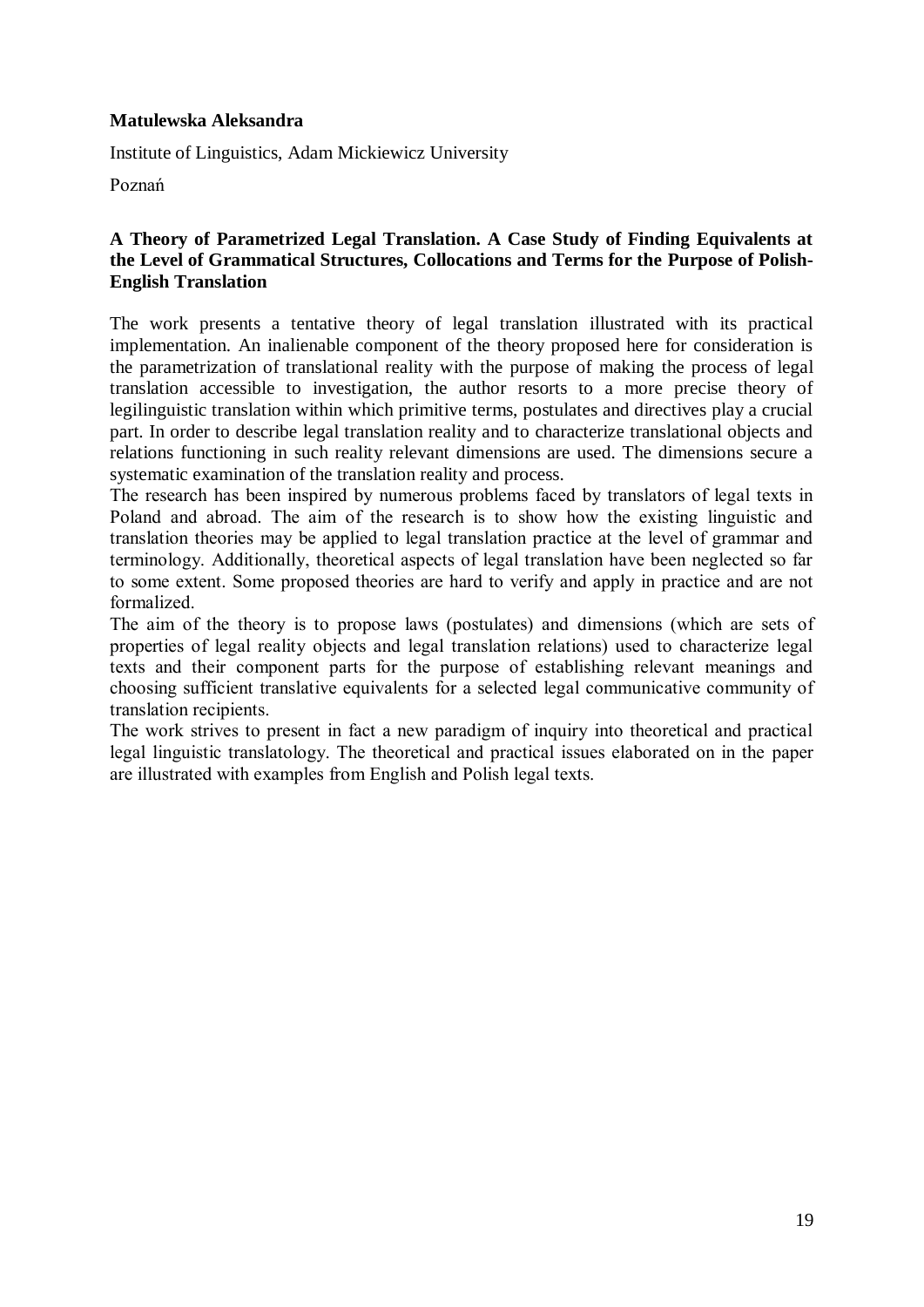## **Niepytalska Barbara**

Institute of English Studies,

University of Warsaw

## **Self-regulated L2 Reading as a Springboard for Enhancing Other Language Skills in Legal English Students.**

Reading in professional second language (L2) settings appears to be gaining in popularity as the majority of countries around the world are becoming multilingual and English continues to spread as a lingua franca. Consequently, increase in the demand for legal professionals with a good command of legal English creates the necessity to develop specific legal English skills. Adult professionals as well as law students, increasingly interested in pursuing their professional careers in a foreign language context, are no longer satisfied with general legal English courses. Thus, teachers should put stronger emphasis on developing reading, writing and speaking skills. Both learning and teaching these skills is complicated due to the specificity and complexity of the legal English discourse, hence it takes much effort to satisfy students' needs. The author of this paper, a legal English instructor at the Department of Law at the Univeristy of Warsaw, discusses the process of planning and conducting a legal English reading course, accompanied by a reading strategy training, as well as the action research designed to measure its efficiency. The aim of the study is to investigate the correspondence between a specifically designed strategy training and teaching students to plan and monitor their learning. The paper presents the quantitative and qualitative data provided by the questionnaire responses of the participants of the course. This comparative study shows that raising strategies awareness among the course participants translates into their reading performance, reading behaviour and generally the way of perceiving reading tasks. Moreover, the author discusses the role of effective reading in further language skills development, students' growing confidence in speaking as well as mastering complicated writing skills in legal English.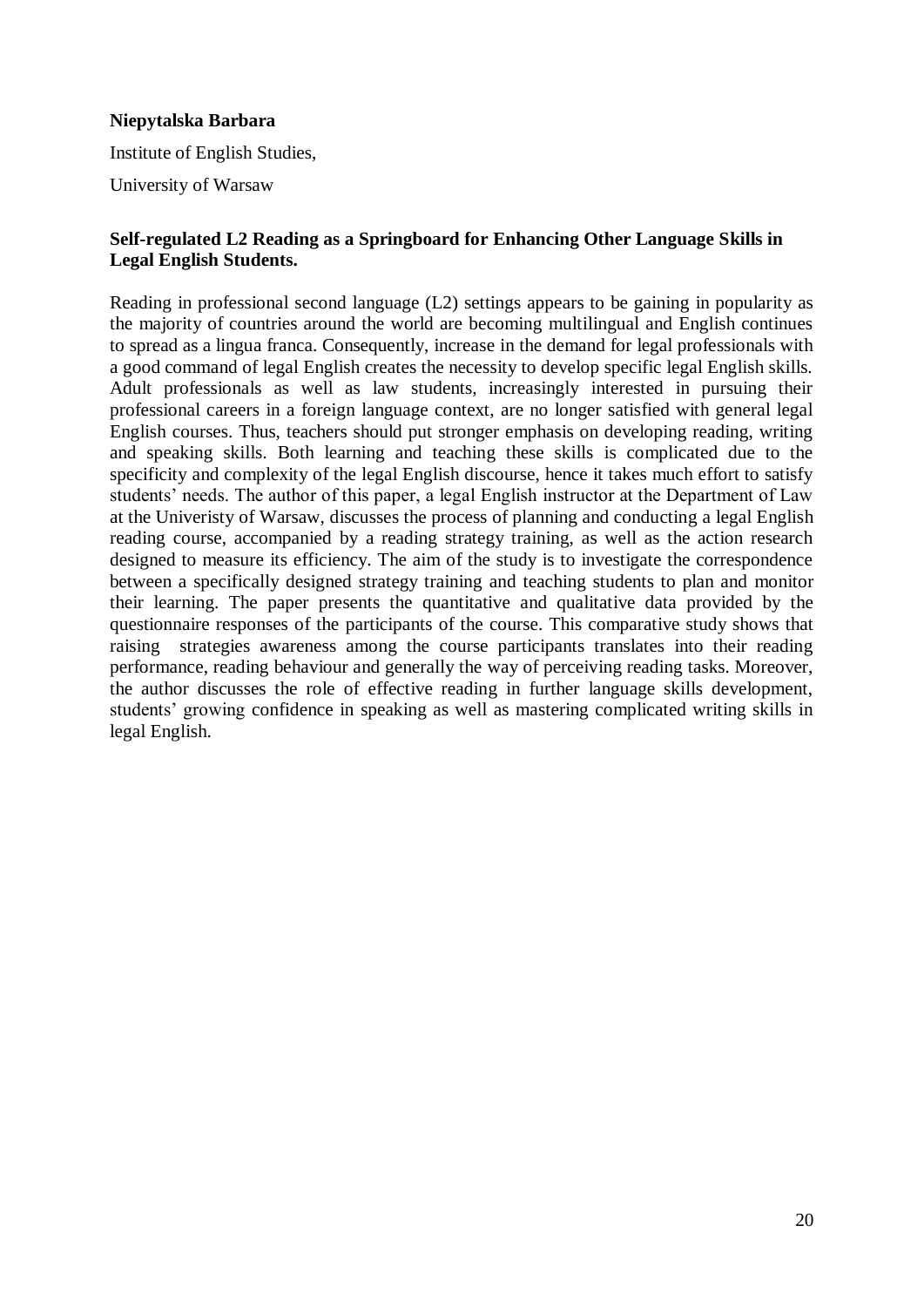# **Piszcz Anna**

Faculty of Law University of Bialystok

# **Language of Antitrust in English-Polish Translation – Some Tendencies**

The legal status of the Polish language is defined by the Act of 7 October 1999 on the Polish language. According to the Act, the Polish language has to be used in the pursuit of public tasks within the territory of the Republic of Poland. This language is official language and language of law. In Poland, the sources of antitrust law are both EU law and Polish law. There are two reasons for an offered analysis. First of all, such a need derives from the fact that there exist some 'problematic' Polish-language versions of EU legislation, in particular numerous regulations of the EU Commission or the EU Council. Sometimes, provisions that are identical in English-language versions, after translation into Polish differ from each other considerably. So, the first problem is that we are presented with a chaotic translation of EU antitrust legislation. The second reason is that ever since Poland has become a part of the broadening European integration, the Polish competition law, both the Act on Competition and Consumer Protection of 2007 and numerous regulations, are strongly 'Europeanised'. After a lapse of over two decades, during which time Polish antitrust law underwent profound changes, many new linguistic elements exist in both Polish language of antitrust law and Polish legal language. The latter, unlike the first, is characterised by the presence of Anglicisms. Such is, in fact, the case in the draft explanatory notes accompanying the draft Act amending the Act on Competition and Consumer Protection and some other acts (there appear words such as *leniency* or *settlements*). It seems that an increasing degree of harmonisation is being achieved in the field of antitrust but although concepts of Polish antitrust law change in a pattern similar to that of the EU or its Member States, at the same time we observe that in Polish language of law and Polish legal language numerous disharmonised elements coexist.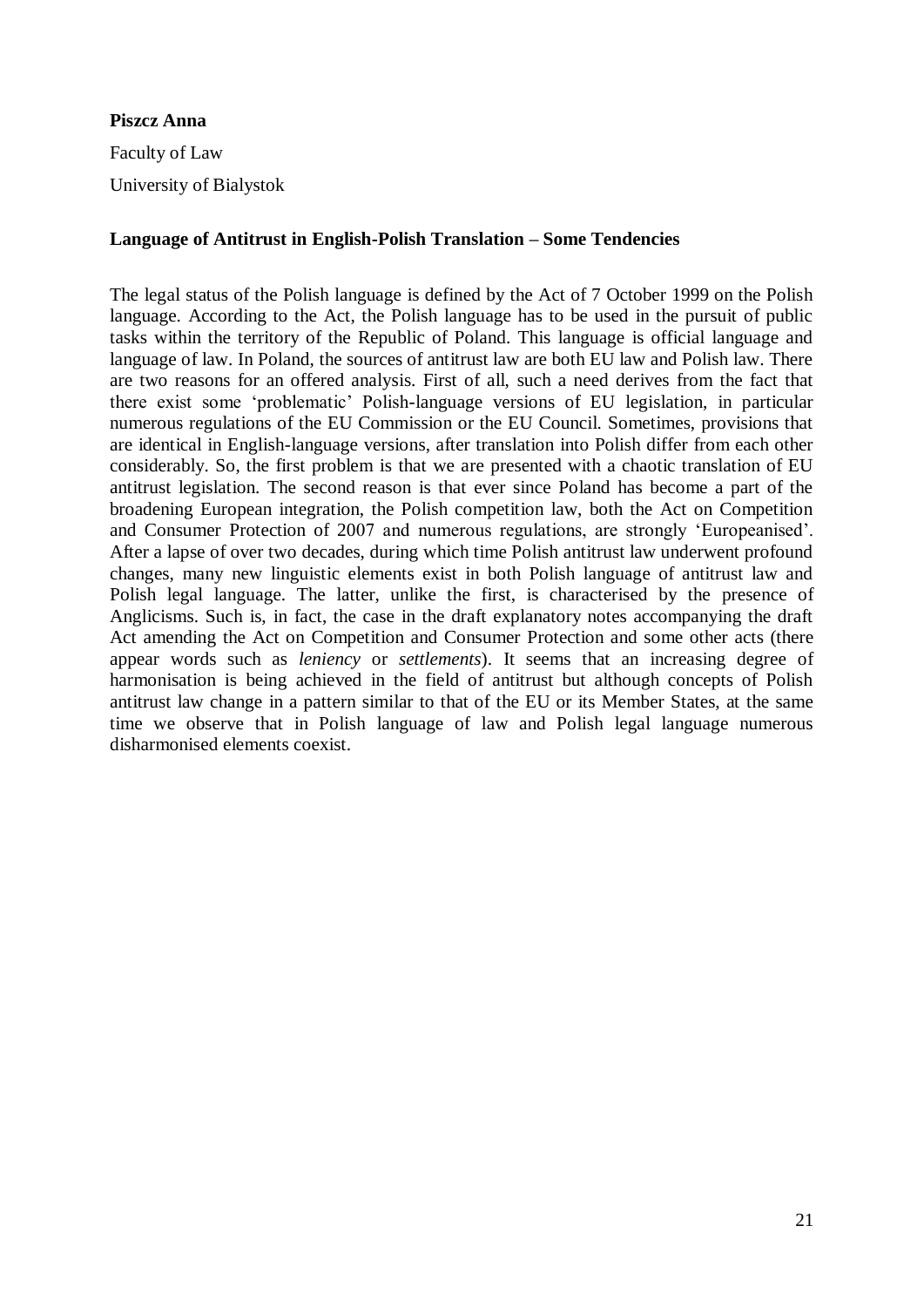#### **Potocka Dorota,**

Faculty of Philology University of Białystok,

#### **Sierocka Halina**

Faculty of Law University of Białystok,

#### **An ESP Teacher as a Researcher**

The field of language teaching, both TESOL and ESP, is undergoing rapid changes. It responds to new educational trends and paradigms and institutions face new challenges connected with changes in curriculum, national tests and student needs. As a result, language teachers need to update their professional knowledge by taking new roles, such as a teacherresearcher. The purpose of this paper is to present new developments in the area of general language teaching research, with a particular focus on methods of qualitative research that can be found useful while examining certain aspects of teaching in the field of ESP, such as case studies, action research, interviews or observations. The presentation of research methods is followed by a review of research practice focused on pedagogical aspects published in recent years in ESP journals, such as *English for Specific Purposes*, *The Asian ESP Journal* or *Journal of English for Academic Purposes.* Of major interest are articles on Legal English. The article concludes with suggestions for further study.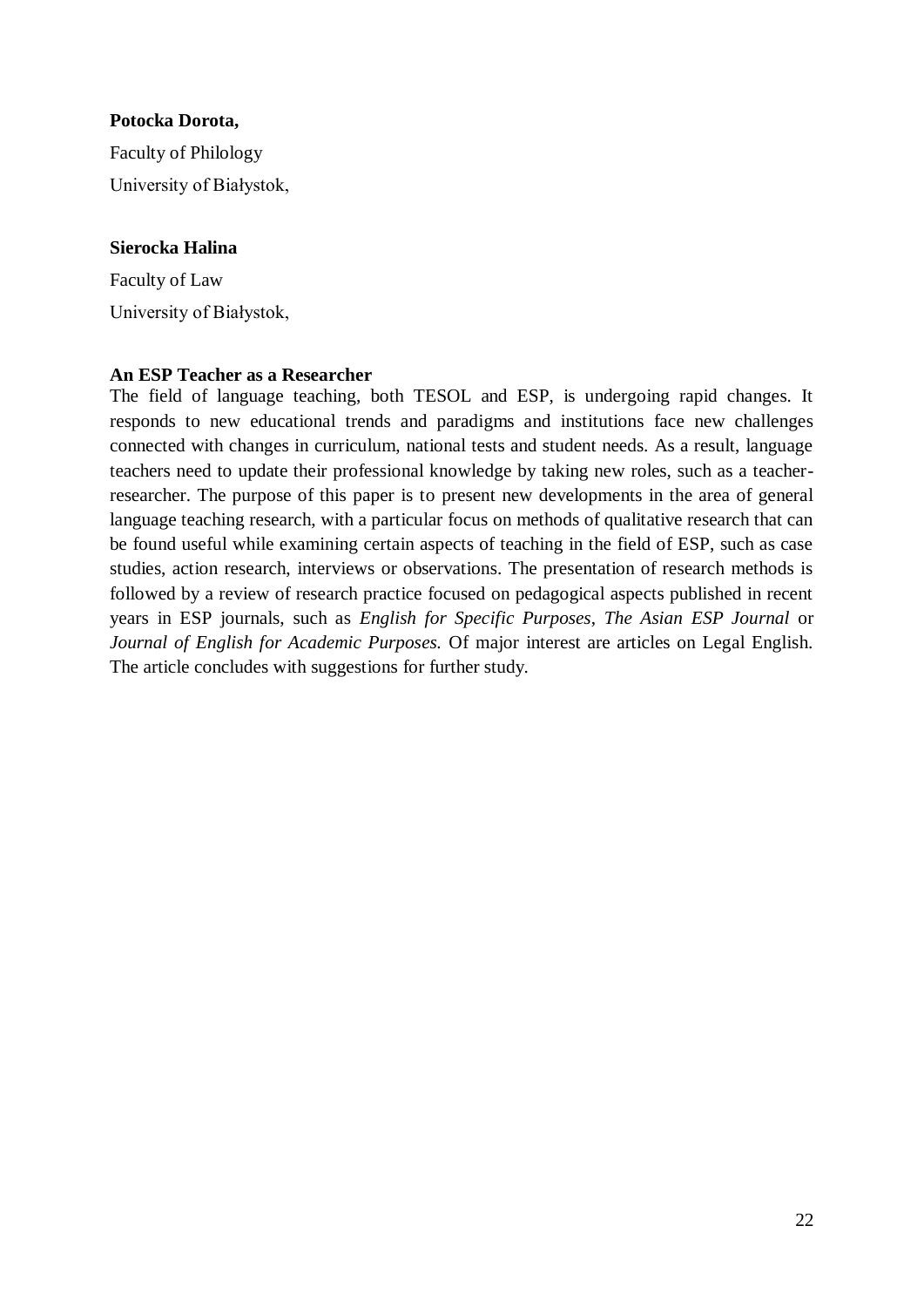## **Sakareva Ivanka**

South-West University in Blagoevgrad,

Bulgaria

#### **Some Examples of Incongruence When Translating Legal Texts of Title Deeds from Bulgarian into English and Vice Versa**

There are several degrees of terminological incongruity, ranging from identical concepts or near equivalence to conceptual voids without any equivalents in the TL. The degree in question can be measured as differences between essential and accidental features (Sarčević 1997: 237-8).

The paper attempts to find the equivalents of some terms used in the context of the title deeds. Bearing in mind the huge difference in both legal systems that leads to the incongruence of terms it could be said that it is a highly challenging task to translate them. There is an analysis presented of the definitions that could be read in the bilingual dictionaries, the ones of Bulgarian and English dictionaries. Finally, what follows is the conclusion of the research where functional equivalents of the terms presented are proposed.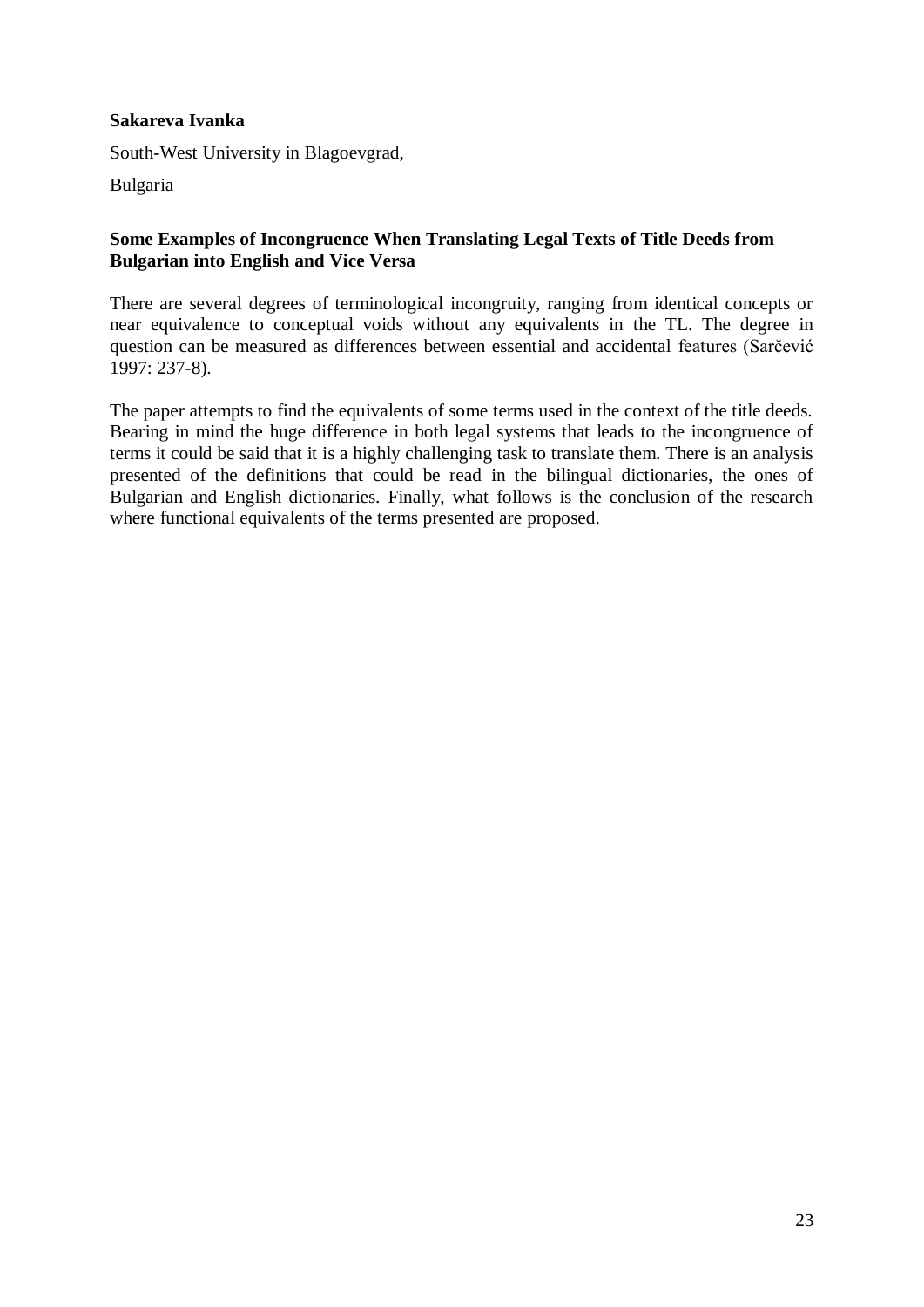# **Tarkhova Larisa**

Plekhanov Russian University of Economics

Moscow, Russia

# **Challenges of Teaching and Learning Legal English**

The purpose of this research is to identify the complexity of the tasks teaching and learning Legal English presents. The work of lawyers at the international market demands extremely high level of training. The goal is to show that this kind of teaching focuses on the English needed for a specific activity. Lawyers need to use specialized lingo and communication patterns to function in an international environment. Hence, raises the issue of teaching expertise of a TEFL teacher.

The major dilemma in ESP teaching is Language or Content. It has become clear that Legal English can be taught provided the background of professional knowledge has already been taught. The aspects explored are the language competence required to be successful in mastering ESP programme in Law. The research has showed it is suitable only for upperintermediate to advanced students.

Topically the curriculum in Russian University of Economics contains a wide variety of legal terms and vocabulary and has been developed using authentic legal texts and documents. The students are introduced to general legal vocabulary related to legal systems, legal professions and functional language lawyers need in their daily working lives.

However, how much terminology, how many topics, methods of active leaning we incorporate in Legal English teaching, we will never achieve our goals until we develop comparative analysis and self-study reference skills. Thus, we will enable students to use their knowledge acquired while studying disciplines of civil-legal cycle, making external simultaneous micro and macro comparisons of law institutes of various states.

We think that such an analytical approach will train a true legal professional: a student will apply the gained skills of functional comparison while looking for a method (legal norm or institution) by means of which the problem of international business may be solved.